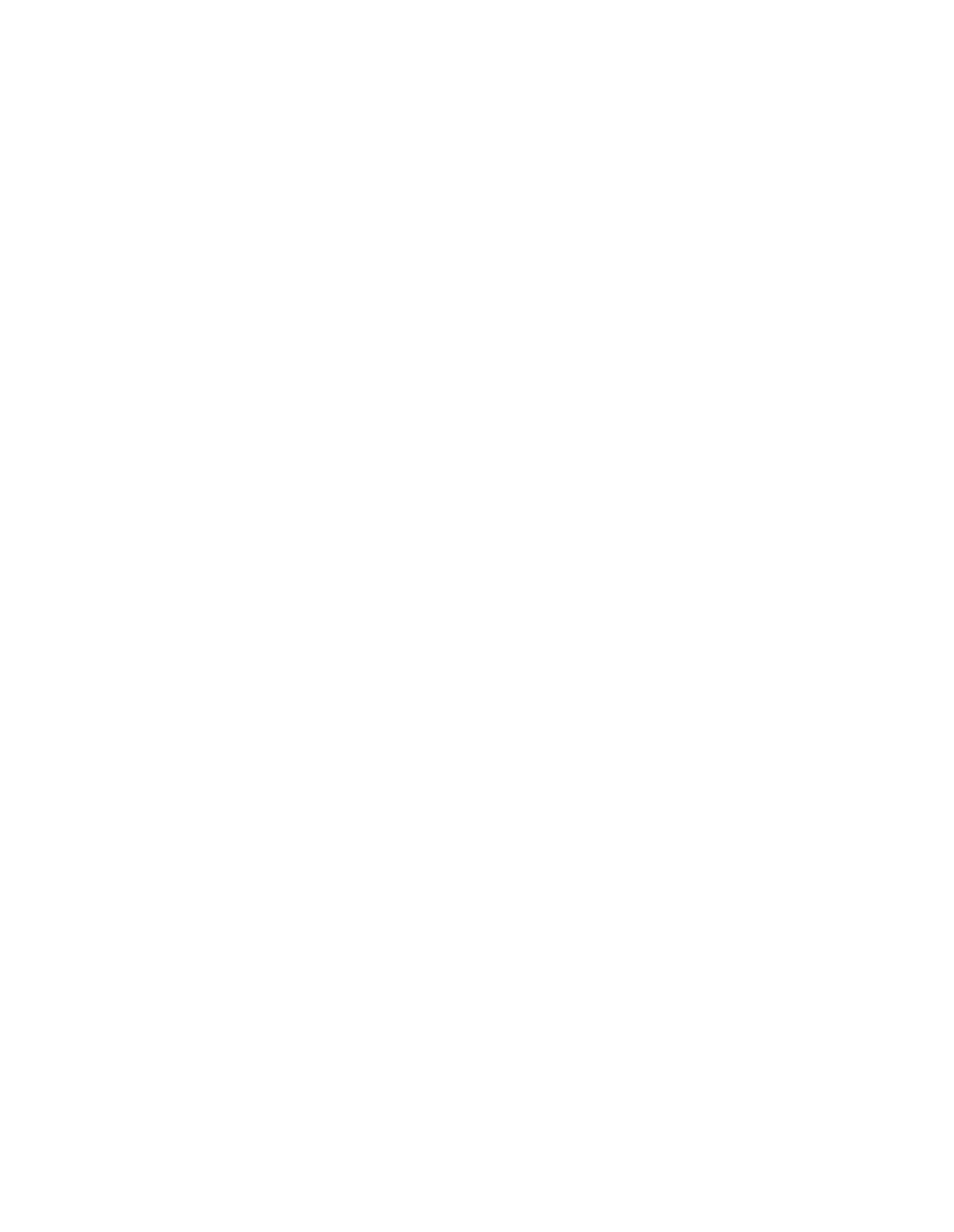$GALVESTON$  COMMUNITY COLLEGE  $\bigvee_{4015}$  AVENUE Q, GALVESTON, TEXAS 77550



#### **SGPPLgMSNT TO CATALOG 1967-1968**

## Journalism 131 Mass Communications Work on the staff of one of the college publications. Members are required to be on Che staff of st least one of the official college publications and to work at prescribed periods under supervision. 120401.

- Music 131 Introduction to Music Theory A foundation in enjoyment end understanding of music through the use of recorded music and song literature. glements of music and analysis of music form and design and its relation to other subjects and activities. 150101
- Music 111Collese Choir A major chorel group, campus choir and chorus. 150403
- Music 112 Madrigal Singers A minor vocal ensemble. 150404.
- Shorthand 131 Beginning Shorthand Introduction to Gregg simplified shorthand. Reading; writing; theory principles. 030502.

Typing 131 Beginning Typing. A beginning course in touch typewriting for the mastery of machine parts and the keyboard. Special emphasis on speed destesion ment, including an introduction to letter writing.

**P.E, 131** 131 Introduction to P.E. A course designed to orientate the student in the field of health, physical education, and recreation through presentation of the scope and organization of professional activities, vocational opportunities offered in the field end essential qualifications of the members of the profession. 090101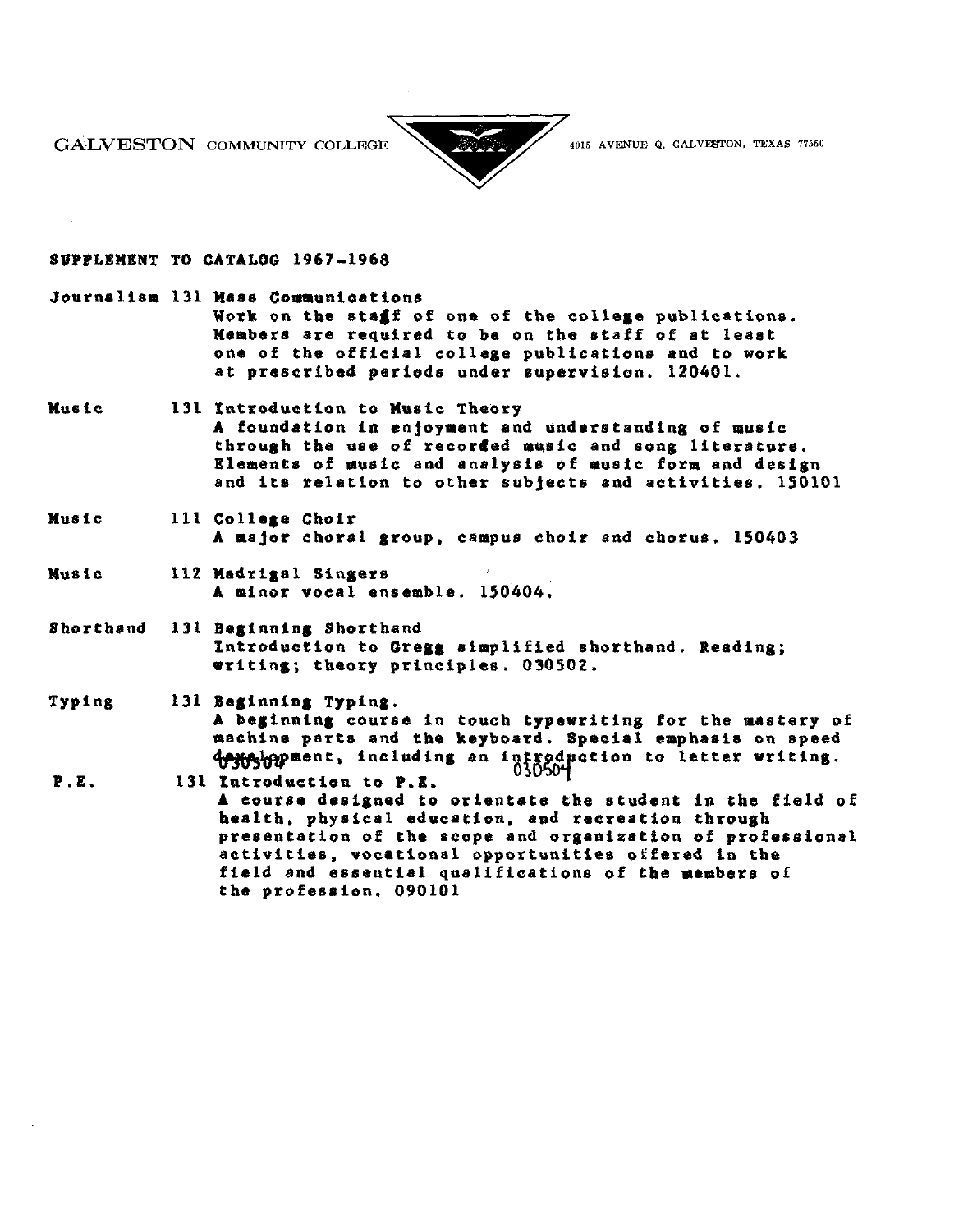$\label{eq:2.1} \frac{1}{\sqrt{2}}\int_{\mathbb{R}^3}\frac{1}{\sqrt{2}}\left(\frac{1}{\sqrt{2}}\right)^2\frac{1}{\sqrt{2}}\left(\frac{1}{\sqrt{2}}\right)^2\frac{1}{\sqrt{2}}\left(\frac{1}{\sqrt{2}}\right)^2\frac{1}{\sqrt{2}}\left(\frac{1}{\sqrt{2}}\right)^2.$  $\label{eq:2.1} \frac{1}{\sqrt{2}}\int_{0}^{\infty}\frac{1}{\sqrt{2\pi}}\left(\frac{1}{\sqrt{2\pi}}\right)^{2\alpha} \frac{1}{\sqrt{2\pi}}\int_{0}^{\infty}\frac{1}{\sqrt{2\pi}}\left(\frac{1}{\sqrt{2\pi}}\right)^{\alpha} \frac{1}{\sqrt{2\pi}}\frac{1}{\sqrt{2\pi}}\int_{0}^{\infty}\frac{1}{\sqrt{2\pi}}\frac{1}{\sqrt{2\pi}}\frac{1}{\sqrt{2\pi}}\frac{1}{\sqrt{2\pi}}\frac{1}{\sqrt{2\pi}}\frac{1}{\sqrt{2\pi}}$  $\label{eq:2.1} \frac{1}{\sqrt{2}}\int_{\mathbb{R}^3}\frac{1}{\sqrt{2}}\left(\frac{1}{\sqrt{2}}\right)^2\frac{1}{\sqrt{2}}\left(\frac{1}{\sqrt{2}}\right)^2\frac{1}{\sqrt{2}}\left(\frac{1}{\sqrt{2}}\right)^2\frac{1}{\sqrt{2}}\left(\frac{1}{\sqrt{2}}\right)^2.$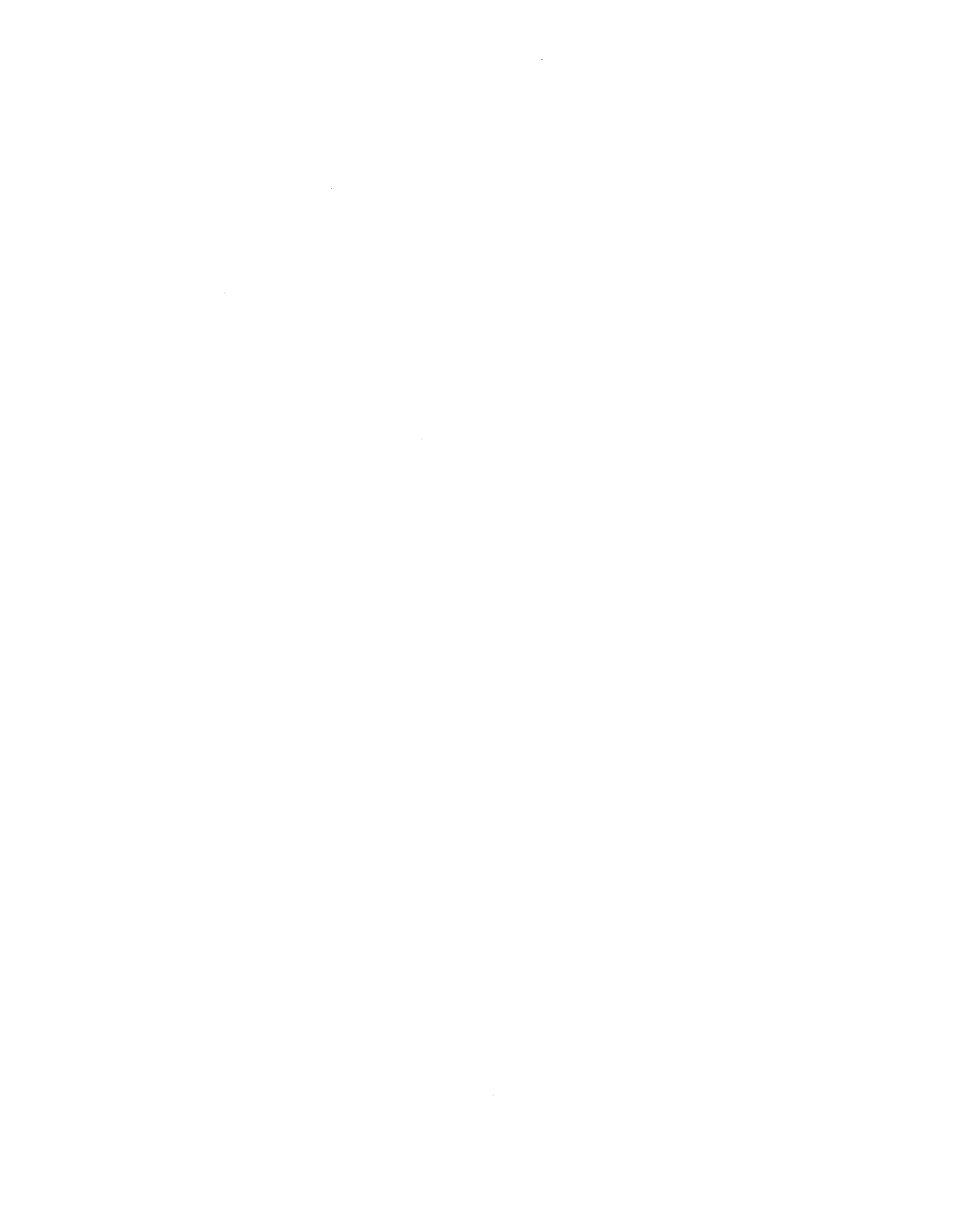# $\mathcal{H}^+$ Ñ

 $\sim 10^7$ 

 $\sim 10^{-1}$ 

GALVESTON SOLUME

 $\mathcal{L}$ 

 $\sim$ 

 $\mathbb{C}^2$ 

المعسب

 $\mathcal{L}$ 

CATALOG 1967-1968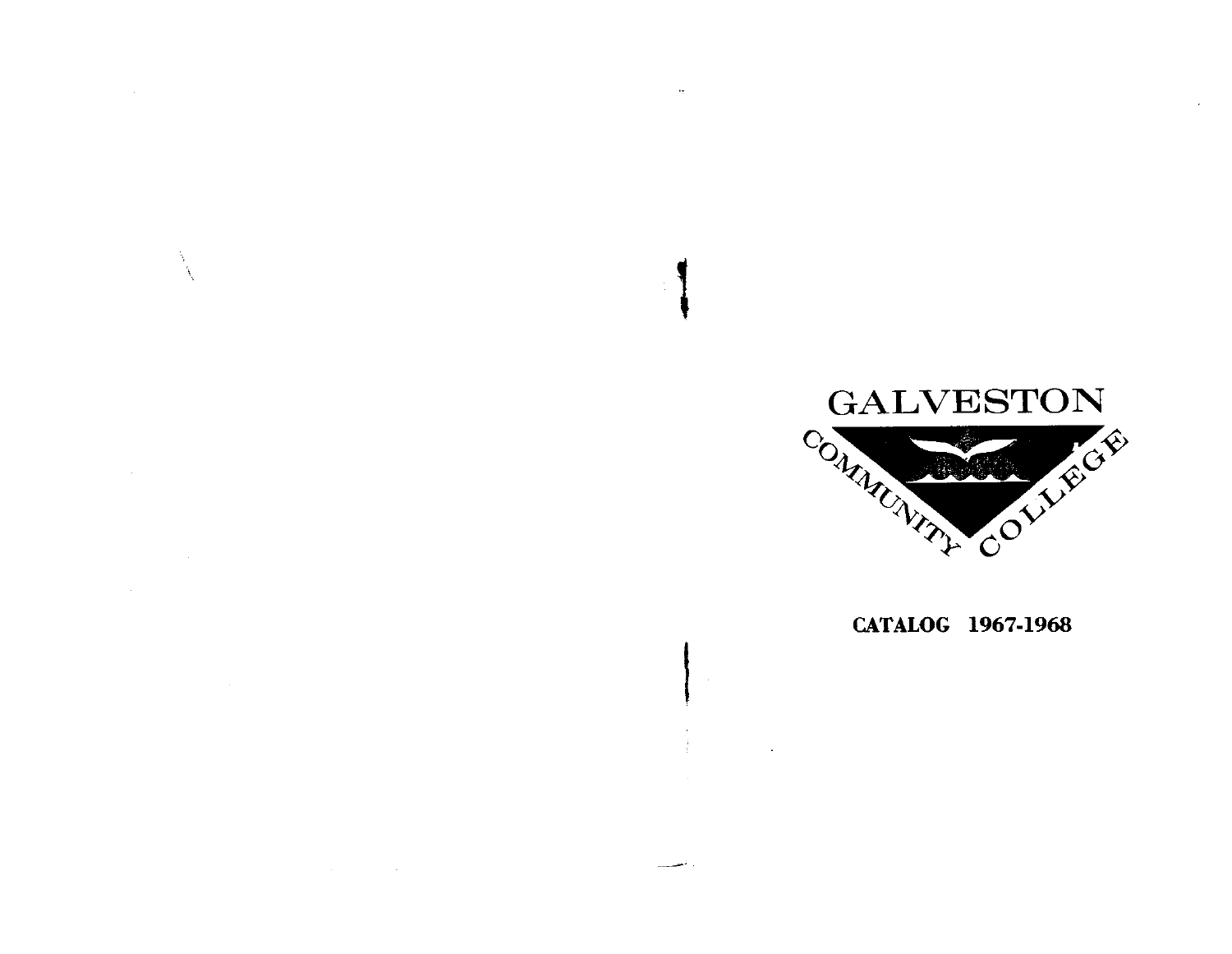# **For Reference**

 $\bullet$ 

 $\bullet$ 

 $\sim$   $^{-1}$ 

 $\spadesuit$ 

 $\bullet$ 

Not to be taken

from this library

 $\sim 100$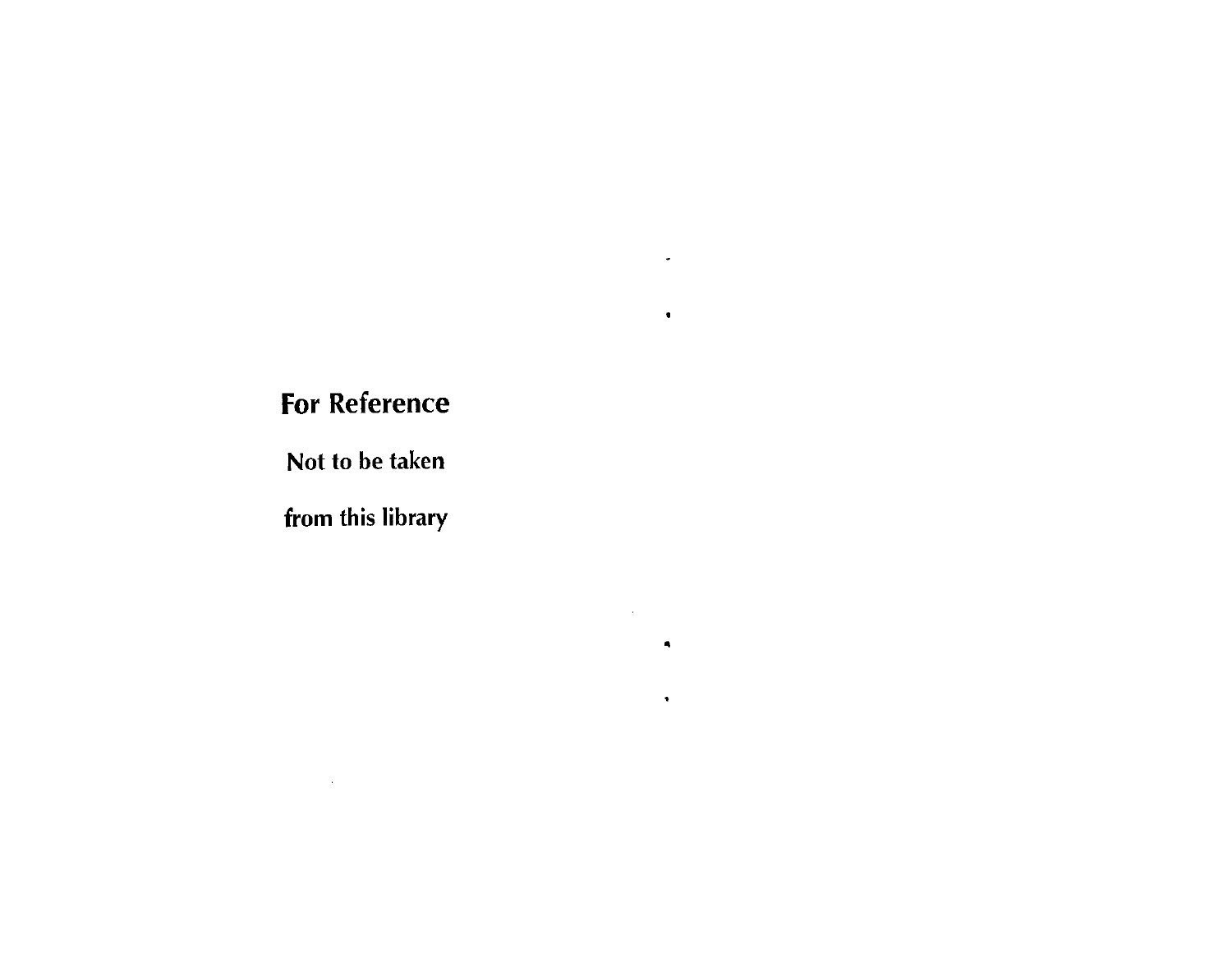Mathematics, 27 Mechanics, 24 Microbiology, 22 Music, 28 Organic chemistry, 23 Out of district student tuition, 13 Out of State student tuition, 13 PhysicaI education, 28 Physics, 28 Plane trigonometry, 27 Programs of study, 16 Psychology, 29 Refund of tuition, 13 Remedial work see developmental work, 8 Scholarships, 12 Scholastic probation, 10 suspension, 10 Sociology, 29 Spanish, 25

Speech, 29 Student Activities, 11 Student guidance and counseling, 10 Student dress, 11 Summer school, 10 Technical program admissions, 7 courses, 29 Technical writing, 24 Texas Opportunity Plan, 12 Transcripts, 11 Transfer of credits, 15 Transfer students admissions, 8 Trigonometry, 27 Tuition and lees, 13 University Parallel Program, 16 Vocational program, 29 Withdrawls, 9

## **GALVESTON COMMUNITY COLLEGE**

**GENERAL CATALOG**

**FOR**

**196%1968**

*OPENING: FALL 1967*

#### **MEMBER**

AMERICAN ASSOCIATION OF JUNIOR COLLEGES TEXAS ASSOCIATION OF JUNIOR COLLEGES TEXAS ASSOCIATION OF PUBLIC JUNIOR COLLEGES APPROVED: COORDINATING BOARD, TEXAS COLLEGE AND UNIVERSITY SYSTEM TEXAS EDUCATION AGENCY

 $\blacksquare$ 

 $\bullet$ 

 $\bullet$ 

**NUMBER 1 ADDRESS: 400 National Hotel Bldg. SPRING 1967 TELEPHONE: SO 3-8818**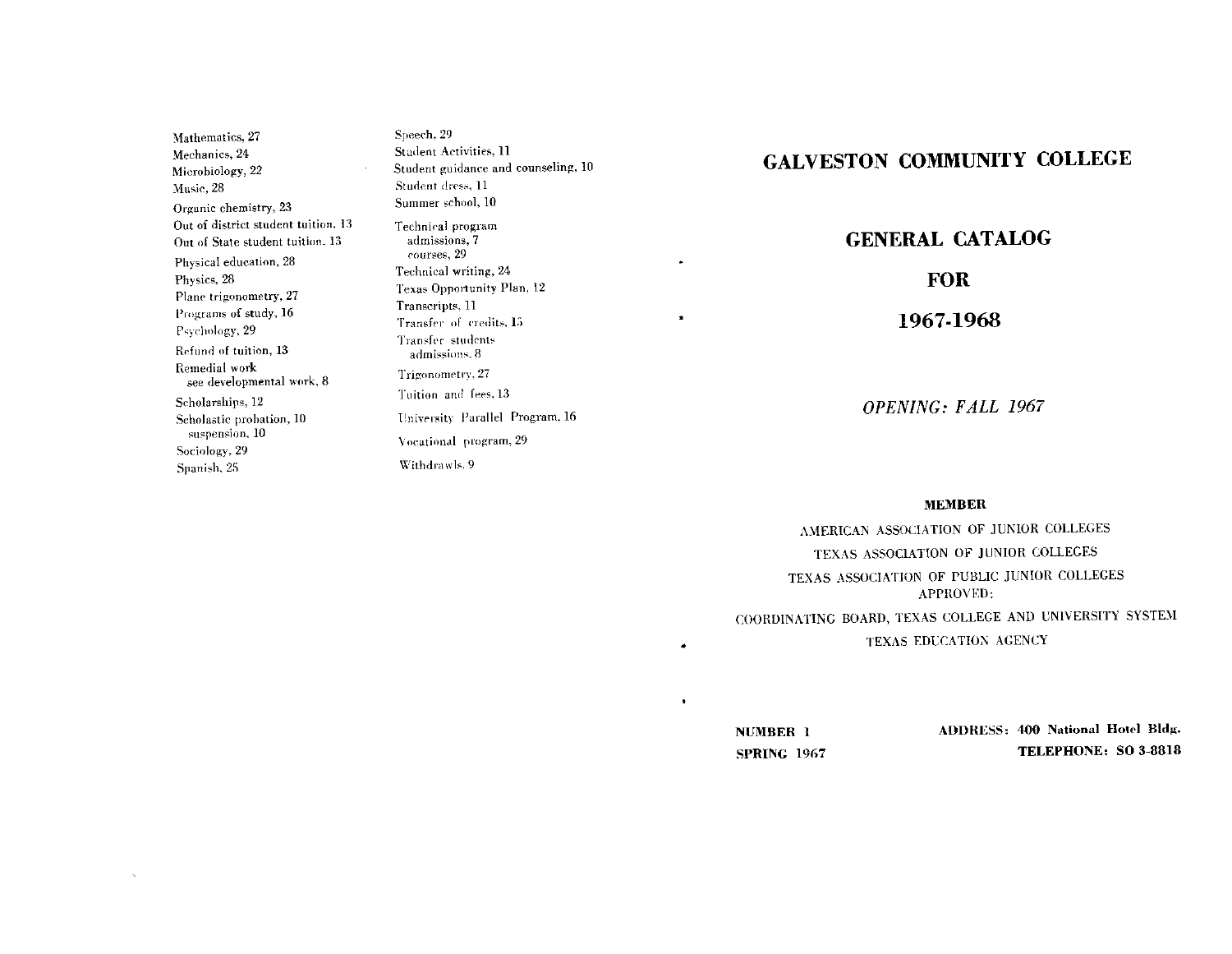# $\mathcal{Z}^{\mathbb{C}}$  $\overline{1}$

Absences, 9 Accounting, 21 Adding courses, 9 Admissions, 7 Technical program, 7 Transfer, 8 I niversity Parallel, 7 Vocational program, 8 Admissions fee, 12 Adult Education, 10 Advanced standing, 11 Algebra, 27 Analytic geometry, 27 Anatomy and physiology, 22 Art, 21 Arts and sciences, 18 Associate in arts, science, applied art, applied science, 14 Auditing, 11 Bacteriology, 22 Biology, 22 Books and fees, 12 Building use fee, I3 Business Administration,<br>courses in, 22 program of study, 18 Business Mathematics, 27 Calculus, 27 Campus, location of, 6 Change of address, 11 Chemistry, 23 organic, 23 Class attendance, 9 Classes, 9 Core curriculum, 16 Course descriptions, 21

 $\ddot{\phantom{a}}$ 

 $\epsilon$ 

## **INDEX**

Course numbering, 21 Counseling, 10 Deficiency reports, 9 Degrees offered, 14 Degree programs, 18 Development work, 29 Drama, 23 Dropping courses, 9 Eoonomics, 23 Education, 23 Electives, 20 Engineering courses in, 24 program of study, 19 English, 24 Entrance examination, 7 Evening school. 10 Fees and hooks. 12 Financial aid, 12 Texas Opportunity Plan, 12 Fine Arts, 17, 19 Foreign Language, 25 French, 25 Government, 26 Grades. 9 deficiency reports, 9 Grade point averages, 9 Graduation requirements, 14 Graphics, 24 Guidance, 10 Health certificate History, 26 In district student tuition, 13 Laboratory fee, 13 Loans Texas Opportunity Plan. 12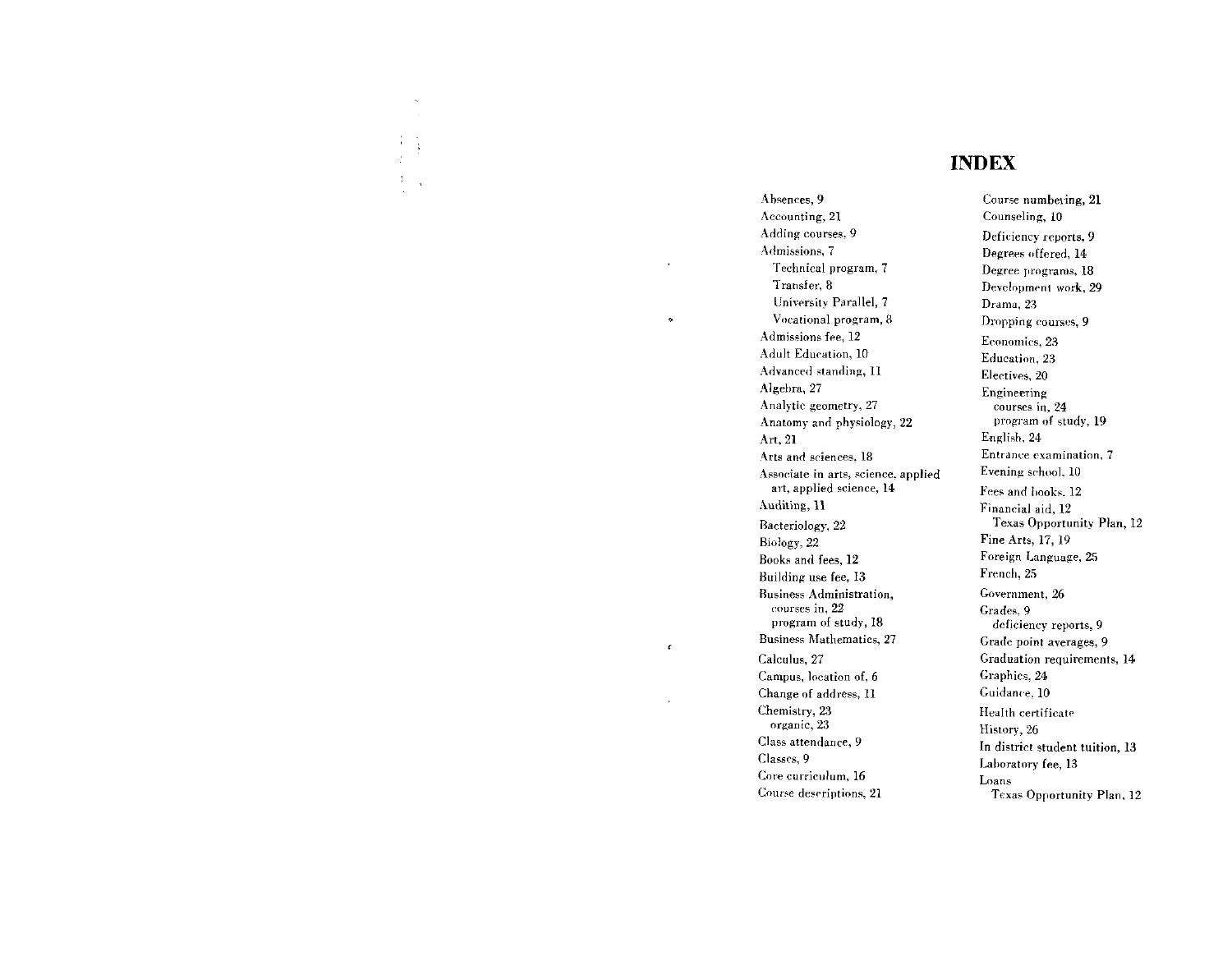# TABLE OF CONTENTS

 $\ddot{\phantom{1}}$ 

 $\bullet$ 

 $\bullet$ 

| Admissions                             |
|----------------------------------------|
| Scholastic Probation and Suspension 10 |
|                                        |
|                                        |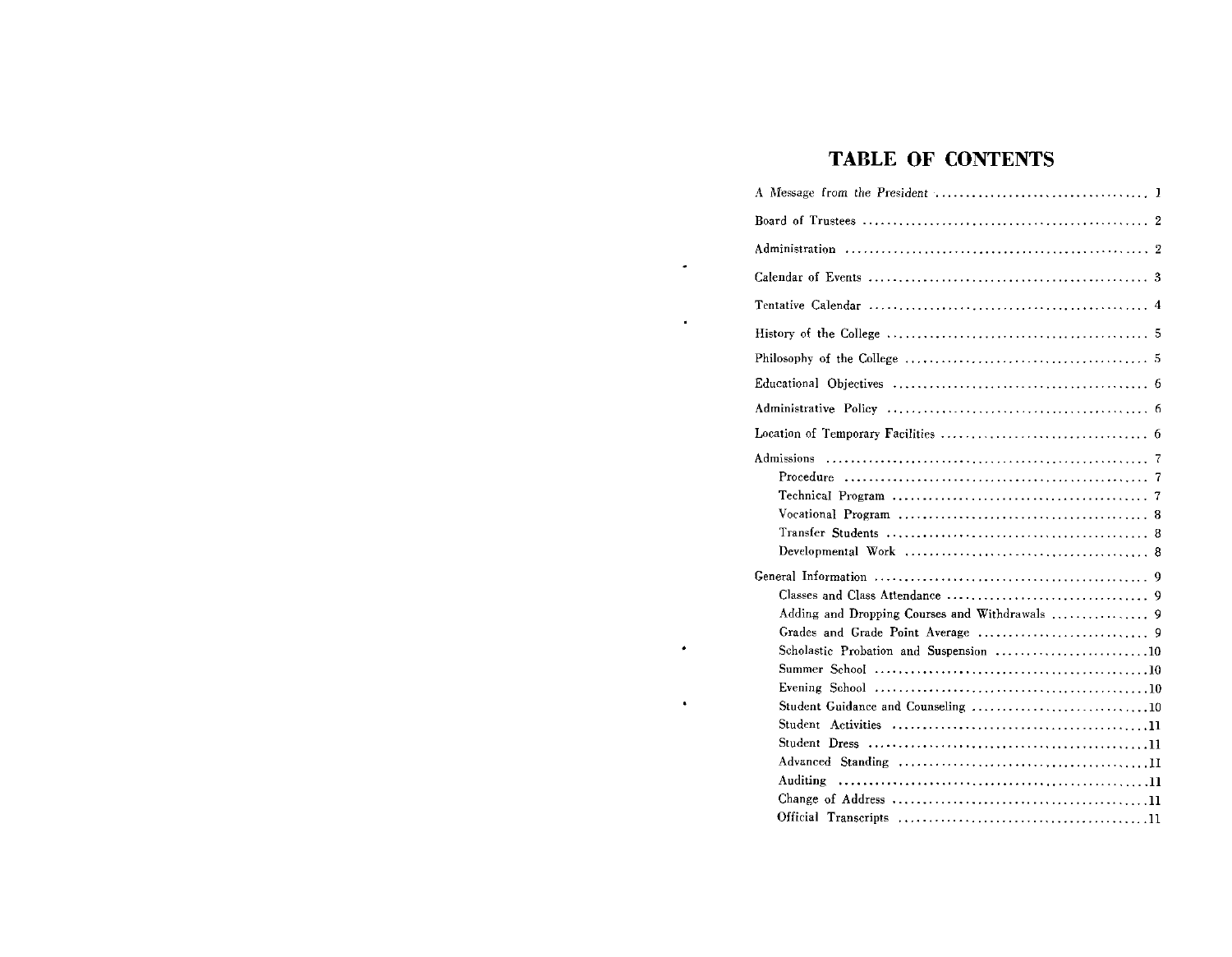| Degrees Offered and Graduation Requirements 14 |
|------------------------------------------------|
|                                                |
|                                                |
|                                                |
|                                                |
|                                                |
|                                                |
|                                                |
|                                                |
|                                                |
|                                                |
|                                                |
|                                                |
|                                                |
| Drama                                          |
|                                                |
|                                                |
| English                                        |
|                                                |
|                                                |
| History                                        |
|                                                |
|                                                |
|                                                |
|                                                |
|                                                |
|                                                |
|                                                |
|                                                |
|                                                |

## **PSYCHOLOGY**

## 131 PSYCHOLOGY.

**i** 

 $\sim$ 

 $\mathcal{A}_1$ 

INTRODUCTION TO PSYCHOLOGY.

Credit 3, 3-0.

Basic problems and principles of human experience and behavior. Point of view and method, sensation, image, affection, intensity, attention, learning, and retention. Emotions, motivation and action, growth and development, heredity and environment, individual differences, testing, and personality. (180202)

#### **SOCIOLOGY** 131 SOCIOLOGY.

#### INTRODUCTION TO SOCIOLOGY. Credit 3, 3-0.

The study of human society, human behavior and personality as a product of group life, community organization, social change, and current social problems. (180901)

#### **SPEECH** 131 SPEECH.

**FUNDAMENTALS OF** EFFECTIVE SPEECH.

Credit 3, 3-0.

Instruction in the theory of the voice, articulation, pronunciation, bodily activity, language, and elements of speech preparation.  $(040302)$ 

## **DEVELOPMENTALS**

## 131 BASIC MATHEMATICS.

Credit 3, 3-0.

Designed for students desiring a review of fundamental operations in mathematics but not expected to take higher mathematics. Review of basic arithmetic, algebra, trigonometry, and logarithms.  $(140101)$ 

#### 13 PBASIC ENGLISH.

Credit 3, 3-0.

Review of fundamentals in English and communications.  $(070101)$ 

# 13 $\mathbf{P}_{\text{BASIC READING}}$

Credit 2. 2-1.

This course is designed to help students improve their reading rate, comprehension, and vocabulary. (170102)

The vocational technical catalog and adult education catalog will be published in the future.

 $[29]$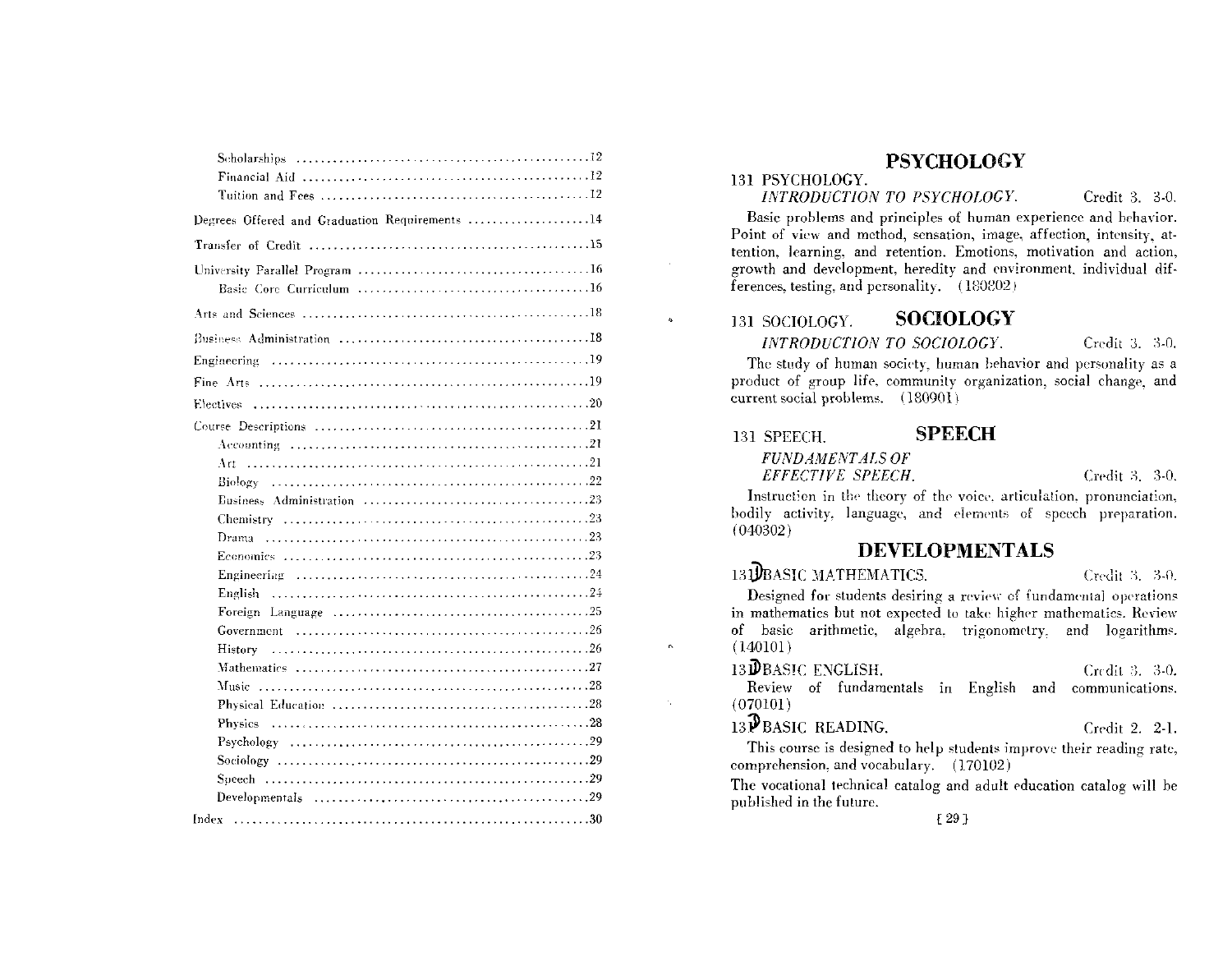## **MUSIC**

Music courses will be announced in Fine Arts catalog to be published soon.

| 1119     | PHYSICAL EDUCATION                                                |                |
|----------|-------------------------------------------------------------------|----------------|
| 111 P.E. |                                                                   |                |
|          | PHYSICAL ACTIVITIES                                               | Credit 1. 2-0. |
|          | FOR FRESHMEN.                                                     |                |
| 211 P.E. |                                                                   |                |
|          | PHYSICAL ACTIVITIES                                               |                |
|          | <b>FOR SOPHOMORES.</b>                                            | Credit 1. 2-0. |
|          | Participation and instruction in conditioning exercises and minor |                |

sports. (090301, 090302)

## **PHYSICS**

| 141 PHYSICS. <i>COLLEGE PHYSICS</i> . | Credit 4, 3-3. |
|---------------------------------------|----------------|
|---------------------------------------|----------------|

1~2 PHYSICS. *COLLEGE PHYSICS.* Credit 4. 3-3.

An elementary course with materials for pre-professional programs. Fundamentals of classical mechanics, heat. sound. Classical electricity<br>and light and introductions to contemporary physics. (160302) and light and introductions to contemporary physics.

241 PHYSICS. *MECHANICS AND HEAT*. Credit 4. 3-3. For students of engineering and the physical sciences. Utilization of the fundamental concepts in the solution of problems. (160304)

2!2 PHYSICS. *ENGINEERING PHYSICS.* Credit 3. 3-0, Electricity. magnetism, emphasis on derivations, units and prohlem-solving.  $(160305)$ 

# **A MESSAGE FROM THE PRESIDENT**

Galveston Community College has been created at the very dawn ¢f a new day for Higher Education in Texas. It is a part, an important part, of a vast and growing system of institutions dedicated to providing every Texan with the higher education opportunities his needs and capabilities demand. "Communities of Scholars," once secluded and quite apart from the social milieu, are destined to become totally interlocked, both with each other and with the society which made them possible.

 $\overline{a}$ 

This college is the creation of a society seeking excellence, and it is destined to become the best place for the young men and women of this area to enter upon academic and occupational careers of distinction. It is equally committed to the service of the educational, cultural and civic needs of the adult population. The whole business of the College consists of service to the community through the provision of higher education opportunities now absent and through the strengthen*ing of those which now exist.*

Even in its initial year. the College will provide a useful bridge between the secondary schools and other colleges of the State. and it will create valuable ancillary services to the other institutions of higher education now present in Galveston.

It is important that the College was created by the citizens of Galveston and Port Bolivar. In a very real sense it belongs to and will he controlled by them. Supported in part by the State, in part by gifts and grants, and in part by tuition, it remains basically the instrument of those who voted to tax themselves for its maintenance. It must remain responsive to their demands and their aspirations.

A college is many things—students, faculty, libraries, tuition and taxes; but above all. it is an enterprise with purpose, dedication and mission. The mission of this College is to serve the community which created it by providing educational opportunity. I have dedicated myself, and I pledge to you, the first students of Galveston Community College, my very best efforts in this service. If you will join me by dedicating your best efforts to succeeding in the opportunities provided, we will very quickly place ourselves in the very front ranks of those who created the new day of higher education in Galveston and in Texas.

 $f1$ 

 $\sim$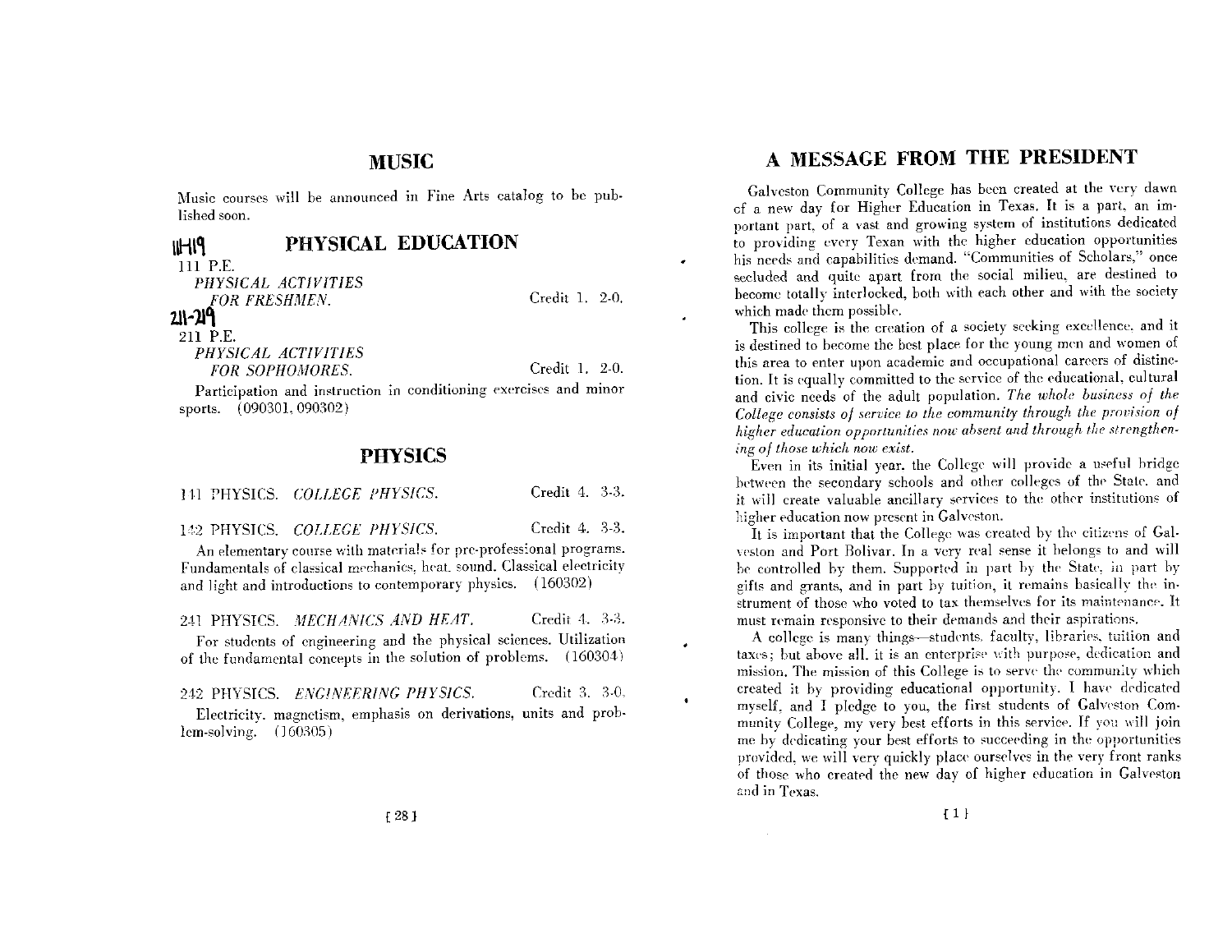#### **BOARD OF TRUSTEES**

John McGivney, M.D.. Chairman Mr. Charles Scott Jones, Vice-Chairman Mr. Griffith D. Lambdin, Secretary Mr. Phil B. Noah, Treasurer Mr. Harry H. Hughes Mrs. Harry H. Levy, Jr. Mr. Ballinger Mills, Jr. Dr. Rose G. Schneider Mr. A. B. Wisrodt

#### **ADMINISTRATION**

David G. Hunt, President B.A., McMurry ColIege M.A., Southern Methodist University Ph.D., The University of Texas

Melvin M. Plexco, Dean B.S., North Texas State University M.Ed., University of Houston Doctoral Study, University of Houston

James O. Ross, Dean of Student Affairs B.A., University of New Hampshire Ph.D., The University of Texas

Carole Hamel, Registrar B.A., M.A., The University of Texas

## **MATHEMATICS**

131 ALGEBRA. *ALGEBRA*. Credit 3. 3-0.

Axiomatic development of fundamental principles of algebra, review of intermediate algebra, variations, theory of equations, systems of equations, determinant, mathematical induction, binominal theorem, exponential and logarithmic functions, progressions, probability. (140201)

~.32 ALGEBRA. *ADVANCED ALGEBRA.* Credit 3. 3-0 Number theory, group theory, rings, integral domains, theory of equations, matrices, determinants. (140203)

## 13**)** TRIGONOMETRY.

*PLANE TRIGONOMETRY*. Credit 3. 3-0.

Trigonometric functions and their applications, trigonometric identities and equations. (140106)

13<sup>6</sup> ANALYTICS. *ANALYTIC GEOMETRY*. Credit 3. 3-0. Introductory concepts, the straight line, circle, conic sections, transformation of coordinates, polar coordinates, parametric equations. (140204)

13**7** CALCULUS. *CALCULUS*. Credit 3. 3-0.

#### 231 CALCULUS. *CALCULUS.* Credit 3. 3-0.

Differentiation; rates, maxima and minima; curvature. Rules for integrating elementary forms, definite integrals, areas, lengths, volumes. (140301)

## 133 BUSINESS MATHEMATICS.

 $\ddot{\phantom{1}}$ 

*FINITE MATHEMATICS.* Credit 3. 3-0.

Boolian algebra, algebraic and geometric functions, vectors, matrices, linear programming.

# 13**7** BUSINESS MATHEMATICS.

*MATHEMATICAL ANALYSIS.* Credit 3. 3-0.

Principles of differentiation and integration as applied to business.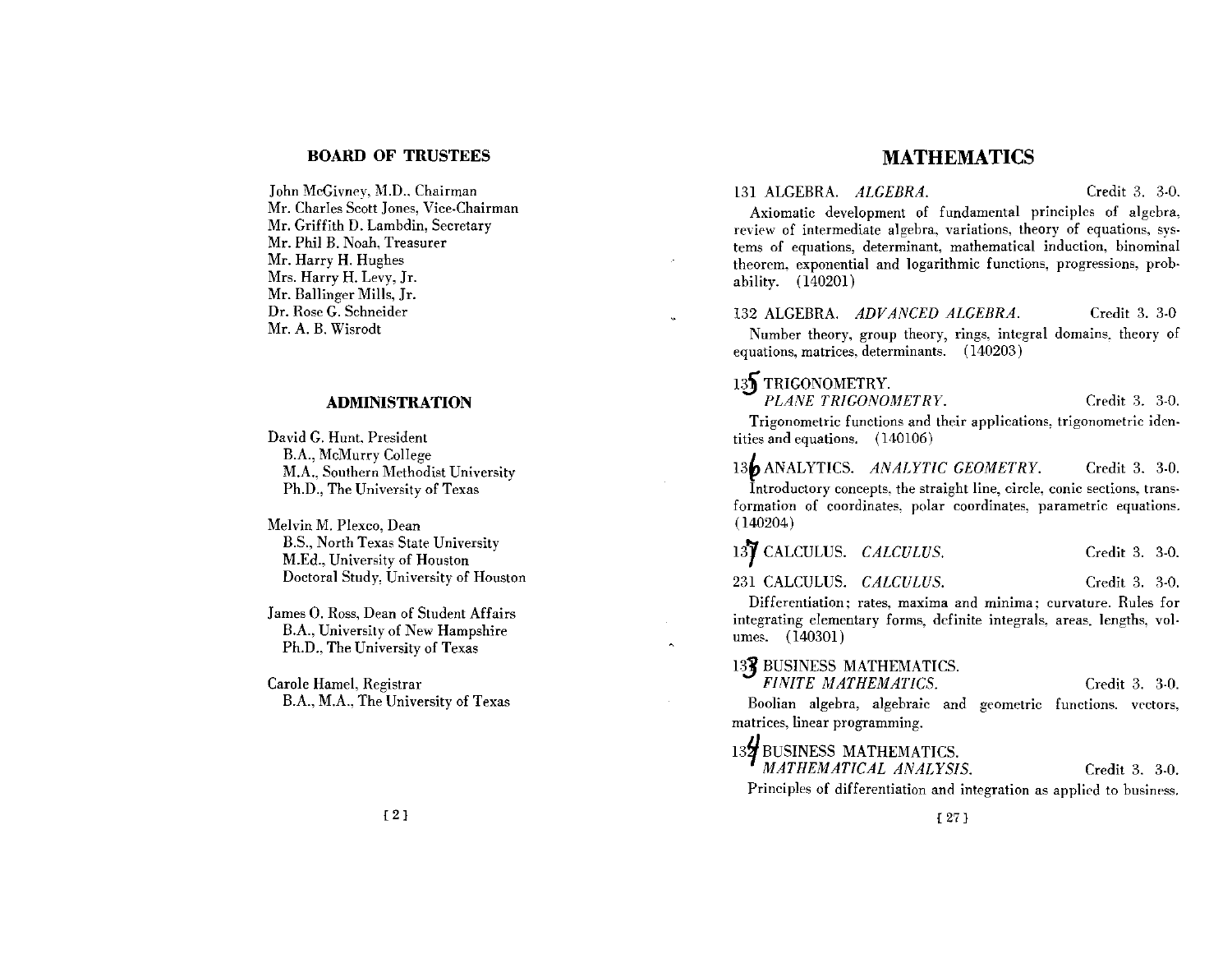## **GOVERNMENT**

| 231 GOVERNMENT.<br>FEDERAL GOVERNMENT. | Credit 3. 3-0. |  |
|----------------------------------------|----------------|--|
| 200 COUPDABLATE                        |                |  |

## 232 GOVERNMENT.

SUPPRIMENT. COVERNMENT. Credit 3. 3-0.

 $\bullet$ 

 $\overline{a}$ 

Study of American constitutional and governmental system on Federal, state, and local levels. Origins and development of the system, Federal-state and interstate relations, political parties, legislative, executive, and judicial branches, foreign relations and national defense. (180501)

## **HISTORY**

| 131 HISTORY. UNITED STATES HISTORY.                | Credit 3. 3.0.                                                                                                                           |
|----------------------------------------------------|------------------------------------------------------------------------------------------------------------------------------------------|
| 132 HISTORY. UNITED STATES HISTORY. Credit 3. 3-0. |                                                                                                                                          |
| New Deal, and contemporary America. (180604)       | Colonization, revolution, civil war, reconstruction, industrial prob-<br>lems, U.S. development as world power, World Wars I and II. the |

| 133 WORLD HISTORY.           |                |  |
|------------------------------|----------------|--|
| <i>WESTERN CIVILIZATION.</i> | Credit 3, 3-0. |  |

#### 134 WORLD HISTORY. *WESTERN CIVILIZATION.* Credit 3. 3-0.

Origin and development of various cultures and leading historical movements. Study of problems such as colonialism, industrial revolution, enlightenment, French revolution, nationalism, and democracy. The rise of totalitarianism and clash of 20th century ideologies.  $(180601)$ 

# **CALENDAR OF EVENTS**

#### **Fall Session 1967**

| June 1 to August 18  Pre-registration |                                             |
|---------------------------------------|---------------------------------------------|
|                                       |                                             |
|                                       |                                             |
|                                       |                                             |
|                                       |                                             |
|                                       |                                             |
|                                       | Last day of Registration and adding courses |
|                                       |                                             |
|                                       |                                             |
|                                       |                                             |
|                                       |                                             |

#### **Spring Session 1968**

| January 31  Testing and Orientation for New Students |
|------------------------------------------------------|
|                                                      |
|                                                      |
|                                                      |
|                                                      |
|                                                      |

#### **Summer Sessions 1968**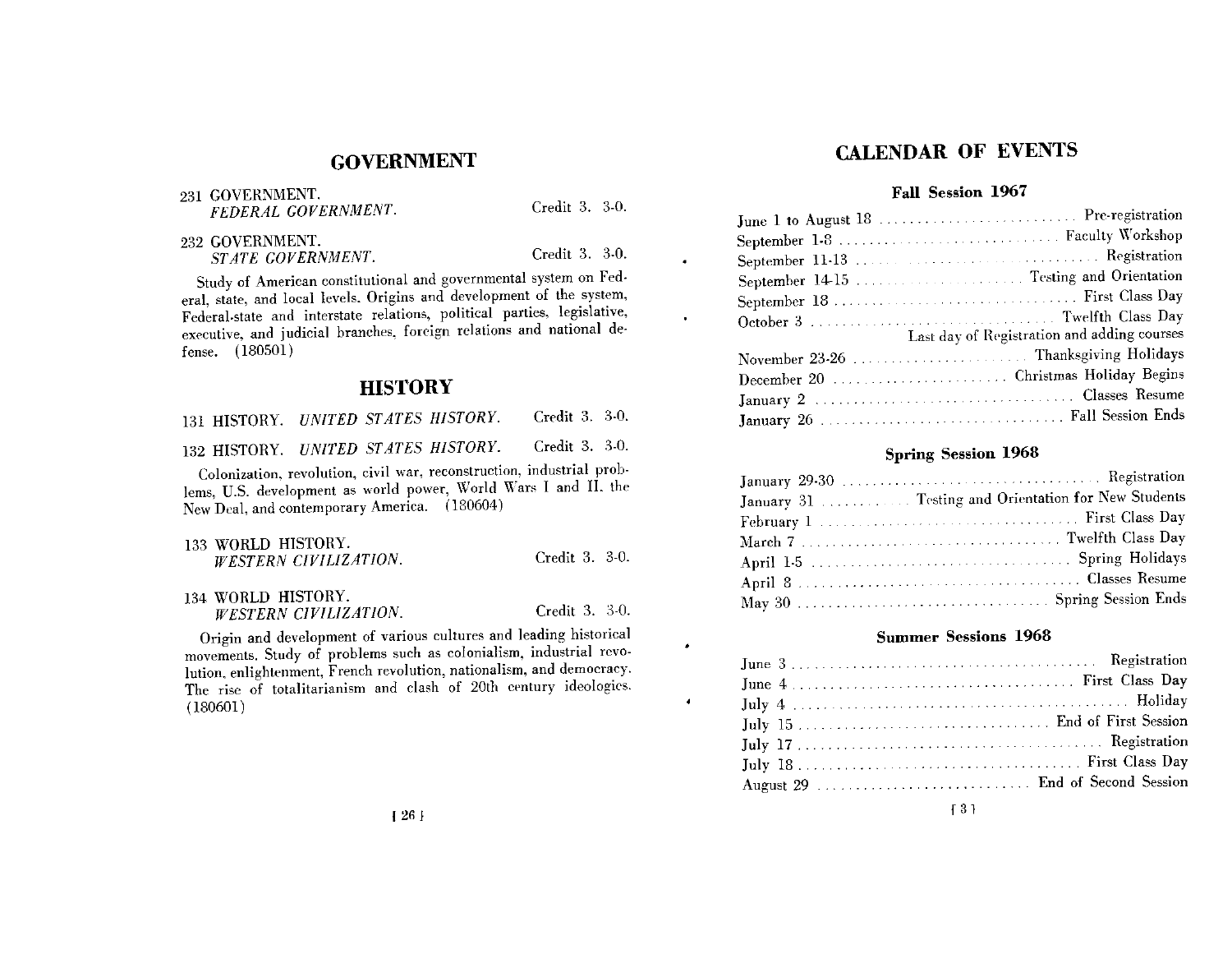# **TENTATIVE CALENDAR**

## 1968.1969

## **Fall Session**

## **196g**

 $\mathcal{L}^{\mathcal{L}}$ 

 $\mathcal{L}$ 

 $\mathcal{L}^{\mathcal{L}}$ 

 $\infty$ 

| December 19-January 1  Christmas Holidays |
|-------------------------------------------|
|                                           |

# **FOREIGN LANGUAGE**

| 141 FRENCH. BEGINNER'S FRENCH.                                                                             | Credit 4. 3-2. |  |
|------------------------------------------------------------------------------------------------------------|----------------|--|
| 142 FRENCH. BEGINNER'S FRENCH.                                                                             | Credit 4. 3-2. |  |
| Basic grammar drill, pronunciation, drill, simple reading, and<br>conversation. (080401)                   |                |  |
| 231 FRENCH. INTERMEDIATE FRENCH.                                                                           | Credit 3. 3-0. |  |
|                                                                                                            |                |  |
| 232 FRENCH. INTERMEDIATE FRENCH.                                                                           | Credit 3. 3-0. |  |
| Review of grammar, composition, reading of French masterpieces<br>with conversation. (080402)              |                |  |
| 233 FRENCH.                                                                                                |                |  |
| <b>INTRODUCTION TO FRENCH</b>                                                                              |                |  |
| LITERATURE.                                                                                                | Credit 3. 3.0. |  |
| Survey of French literature and history, conversation, selected<br>works. (080403)                         |                |  |
| 234 FRENCH.                                                                                                |                |  |
| <b>INTENSIVE PRACTICE IN SPOKEN</b>                                                                        |                |  |
| $FRENCH.$ (080404)                                                                                         | Credit 3, 30,  |  |
| 141 SPANISH. BEGINNER'S SPANISH.                                                                           | Credit 4. 3.2. |  |
| 142 SPANISH. BEGINNER'S SPANISH.                                                                           | Credit 4. 3-2. |  |
| Study of Spanish Grammar and development of vocabulary, con-<br>versation in Spanish is stressed. (081201) |                |  |
| 231 SPANISH.                                                                                               |                |  |
| <i><b>INTERMEDIATE SPANISH.</b></i>                                                                        | Credit 3. 3-0. |  |
| 232 SPANISH.                                                                                               |                |  |
| INTERMEDIATE SPANISH.                                                                                      | Credit 3. 3-0. |  |
| Grammar review, emphasis on conversation, correct pronunciation<br>and writing. $(081202)$                 |                |  |
| 233 SPANISH. SPANISH LITERATURE.                                                                           | Credit 3, 3-0. |  |
| 234 SPANISH. SPANISH LITERATURE.                                                                           | Credit 3. 3-0. |  |
| Trends in Spanish literature with readings and discussions, selected                                       |                |  |
| dramas, novels, and poetry of Spain and Latin American countries.<br>(081206)                              |                |  |
| $\{25\}$                                                                                                   |                |  |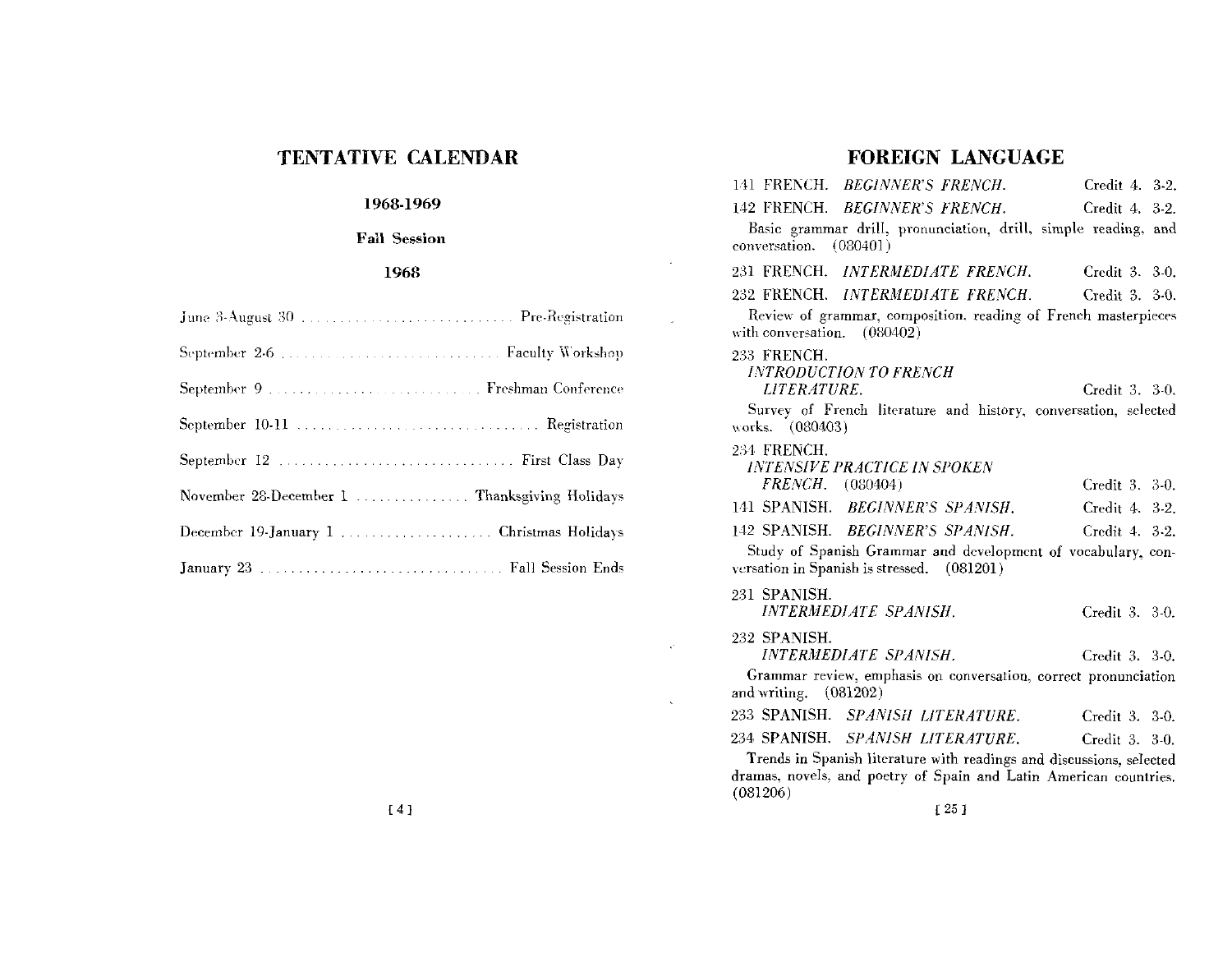## **ENGINEERING**

1<sup>2</sup>1 ENGINEERING GRAPHIC. *GRAPHICS*. Credit 2. 2-4. Principles of orthographic projection combined with descriptive geometry to solve space problems graphically; Lettering and drafting technique stressed. (060806)

#### 131 ENGINEERING MECHANICS. *MECHANICS.* Credit 3. 3-0.

Introduction to basic mechanics, particle motion, Newton's Law work. energy and impulse-momentum principles for particles; introductory rigid body statistics. (060703)

For other engineering courses see:

Chemistry 1d1-142 Analyties 131 Calculus 131-231 Physics 241-242

## **ENGLISH**

131 ENGLISH. *COMPOSITION AND GRAMMAR.* Credit 3. 3-0.

132 ENGLISH.

*COMPOSITION AND RHETORIC.* Credit 3. 3-0.

Composition, oral and written readings in modern prose, emphasis on language study and the mechanics of writing short compositions and essay development. (070102)

231 ENGLISH. *LITERATURE.* Credit 3. 3.0.

232 ENGLISH. *LITERATURE.* Credit 3. 3-0.

Survey of English literature-from Anglo Saxon times to Johnson; Second semester from mid-elghteenth century to twentieth century. (070305)

## 233 ENGLISH. *TECHNICAL WRITING FOR ENGINEERS.* Credit 3. 3-0.

The writing of technical reports. (070401\_)

 $\bullet$ 

# **HISTORY OF THE COLLEGE:**

Galveston Community College was created by the Galveston Independent SchooI District under the sponsorship and at the urging of the Coordinating Board, Texas College and University System. The original Board of Regents was appointed on September 21, 1966, and funds were provided for operation by popular election in December, 1966.

The President of the College was elected in February. 1967, and took office on March 1, 1967. Plans for operation of all basic programs beginning September, 1967, arc now complete.

# **PHILOSOPHY OF THE COLLEGE**

Galveston Community College is dedicated to service to the community through the provision of educational opportunity. The College believes that education is the basis of both material and spiritual progress, and is, therefore, the well-spring of every other opportunity for both material well-being and happiness.

Only the individual student is able to seize upon the opportunities offered by education, and it is to the individual student that the faculty and staff of Galveston Community College will turn attention. The student who approaches his collegiate opportunities with seriousness, self-discipline, and energy will find that he has earned the right to the very best the College has to offer.

The philosophy of service through the provision of opportunity must find expression in the development of the widest range of educational programs consonant with sound management and legal limitation. The College will constantly extend itself to the uttermost in seeking to provide each student with that program which most nearly suits his needs and capacities.

 $+5$  }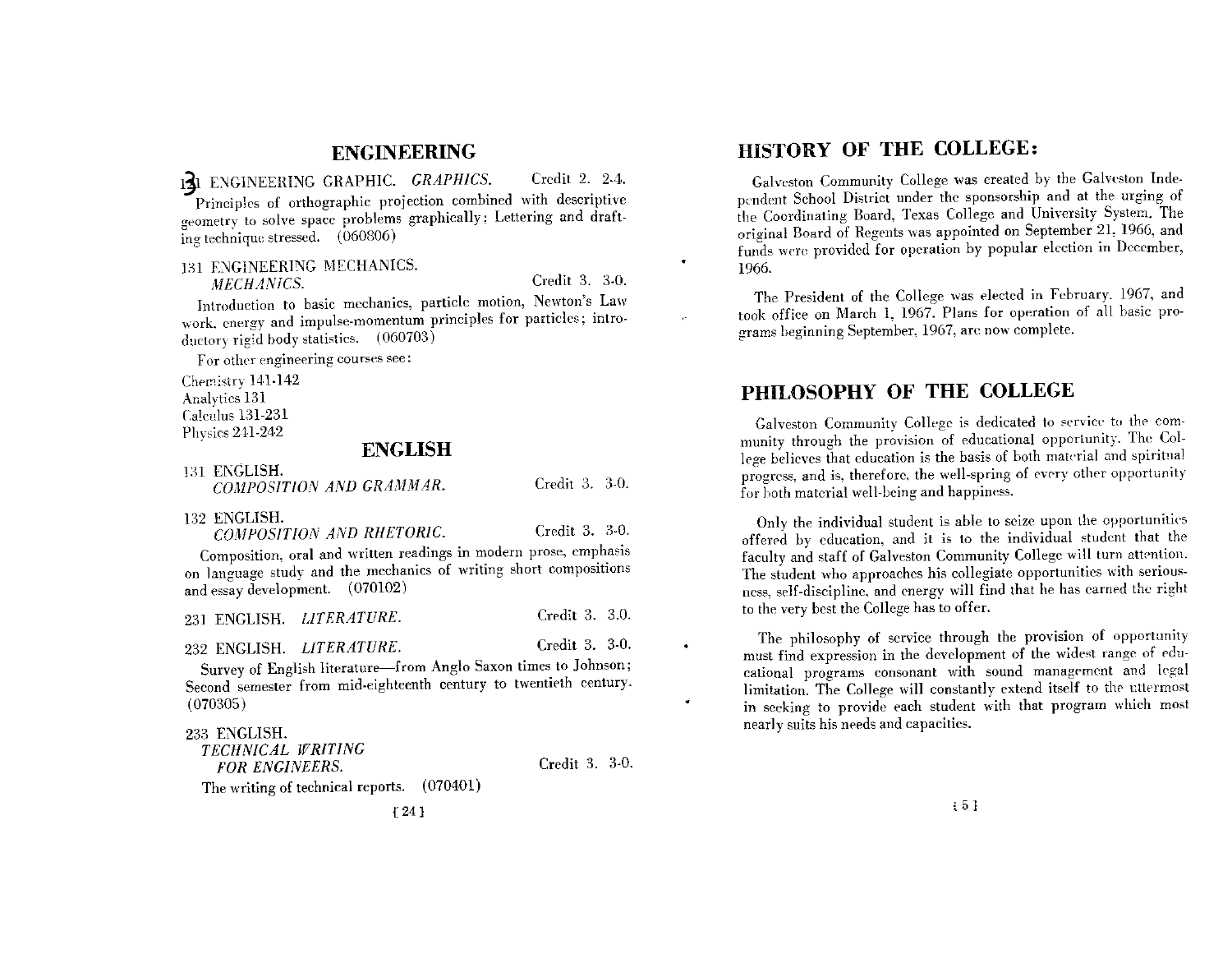## **EDUCATIONAL OBJECTIVES**

1. Personal Counseling and Guidance: Since the College is dedicated to the student and his needs, the primary educational objective of the College is to assist each student in finding the program of greatest value to himself.

2. The University Parallel Curriculum: The College will provide two years of study in standard Baccalaureate degree programs in the Arts, Sciences and Pre-Professions.

3. General Education: The College will provide a two-year program in "that education for which every citizen has need." including studies in effective communication, political systems, language, mathematics and physical and social development,

4. Occupational Education: The College will provide a broad range of occupational studies at both trade and technical levels. Particular attention will be given to thosc programs which have local relevance, such as para-medical studies and business and commercial arts. but state and national manpower needs will he considered also as potential opportunities for students in the occupational programs.

5. Cultural Development: The College will be responsive to the needs of adults in the community for specialized and general programs of cultural enhancement, and will coordinate its faculty and its efforts with other persons and agencies in the community actively seeking social excellence.

## **ADMINISTRATIVE POLICY**

Tbe Administration of Galveston Community College reserves the right to make changes in and act as final interpreter of this catalog.

## **LOCATION OF TEMPORARY FACILITIES**

During the 1967-1968 year, the College will bold classes in college owned and public school facilities on Galveston Island.

## **CHEMISTRY**

|--|

142 CHEMISTRY. *GENERAL CHEMISTRY*. Credit 4. 3.3.

Fundamental laws and theories of chemical activity. Practical application of chemical processes involving nonmetals and metals. (160202)

241 CHEMISTRY.

*ORGANIC CHEMISTRY*. Credit 4. 3-3.

#### 242 CHEMISTRY.

*ORGANIC CHEMISTRY*. Credit 4. 3-3.

The chemistry of the compounds of carbon. A study of general principles and their application to various industrial processes. Prerequisite six hours of general chemistry. (I60203)

### **DRAMA**

Drama courses will be announced in Fine Arts catalog to be published.

## **ECONOMICS**

| 231 ECONOMICS.           |  |                |  |
|--------------------------|--|----------------|--|
| PRINCIPLES OF ECONOMICS. |  | Credit 3, 3-0. |  |

232 ECONOMICS.

*PRINCIPLES OF ECONOMICS.* Credit 3, 3-0.

Elementary principles of economics and economic systems. Production, distribution, measurement, and determination of national income, money and banking, and theory of price, analysis of national income, theory of production and of the firm, international economic relations and labor problems. (180301)

### 131 EDUCATION. **EDUCATION** *INTRODUCTION TO*

*EDUCATIONAL PSYCHOLOGY.* Credit 3. 3-0.

A study of the psychology of education including aims and needs of education, the behavior of children, the learning process.  $(050102)$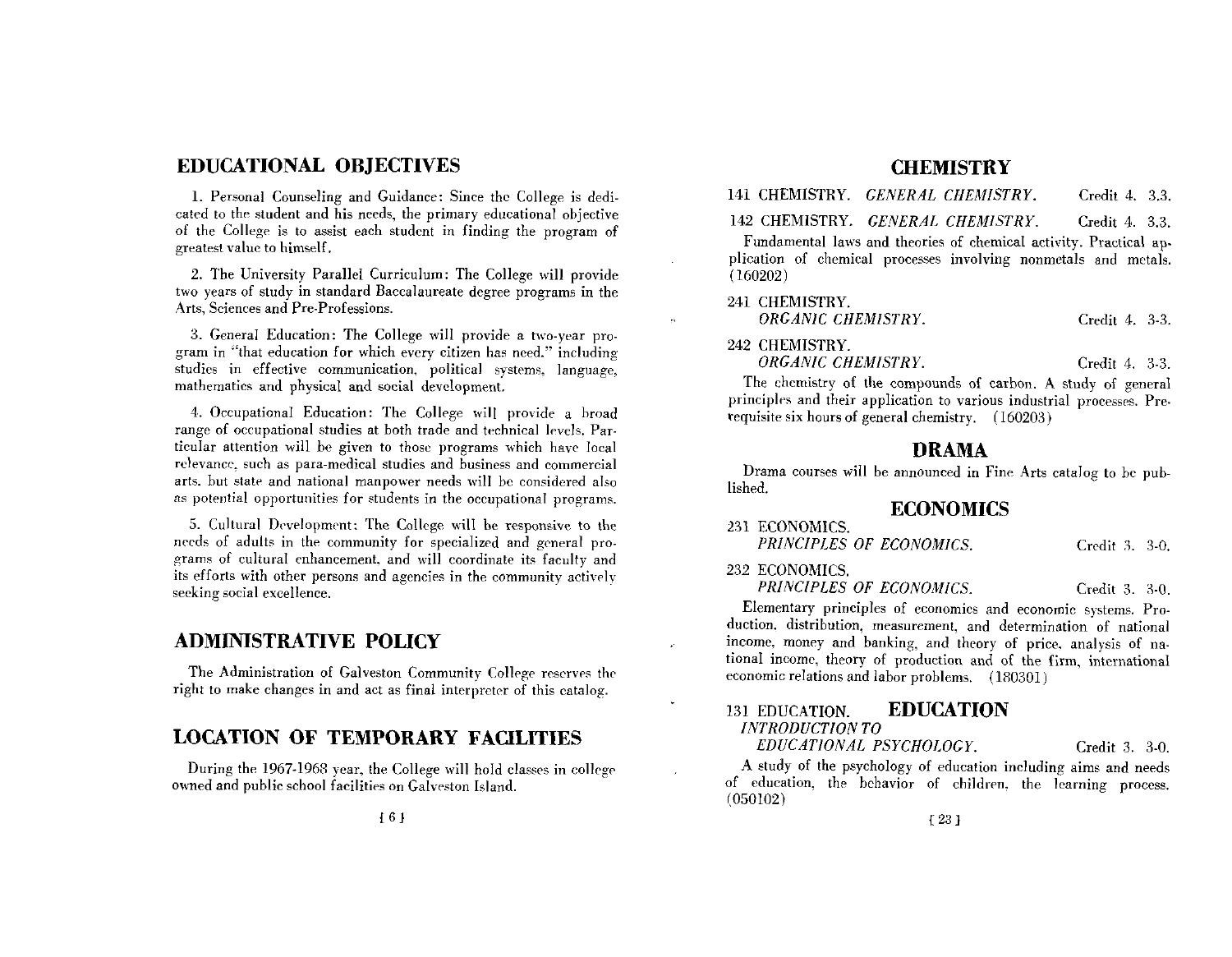## **BIOLOGY**

141 BIOLOGY. *GENERAL BIOLOGY.* Credit 4. 3-3,

142 BIOLOGY. *GENERAL BIOLOGY.* Credit 4. 3-3.

Anatomy and physiology of man, reproduction, development and heredity of animals, disease and immunity. Survey of animal and plant phyla, phlogenetic relationship of lower organisms, their natural history. (160101)

243 BIOLOGY. *BACTERIOLOGY.* Credit 4. 3-3.

Morphology, physiology and taxonomy of microorganisms. Laboratory methods stressed. Prcview of food bacteriology, public health services: and immunization. Suggested prerequisites: Biology 141 and 142. (160106)

244 BIOLOGY. *MICROBIOLOGY.* Credit 3. 2-3.

 $\bullet$ 

 $\bullet$ 

Microorganisms, with emphasis on those of medical significance. Special consideration is given to problems of personal and community health. Recommended for students in nursing education. (160107)

#### 245 BIOLOGY.

*ANATOMY AND PHYSIOLOGY.* Credit 3. 3-3.

Human anatomy and physiology with special emphasis on problems of nursing. (160104)

## **BUSINESS ADMINISTRATION**

#### 131 BUSINESS ADMINISTRATION.

*INTRODUCTION TO BUSINESS.* Credit 3. 3-0.

Provides overview of business operation, includes analysis of specialized fields within business organization, identifies role of business in modern society. (30301)

#### 132 BUSINESS ADMINISTRATION. *BUSINESS ORGANIZATION.* Credit 3. 3-0.

Authority, delegation, responsibility, functional analysis of organization and management. Organization for production distribution and finance. (030402)

## **ADMISSIONS**

Any high school graduate may be admitted to any program offered by the college.

Any person 21 years of age or more may be admitted to any program from which he may substantially benefit.

#### **ADMISSIONS PROCEDURE**

College Transfer Program: The University Parallel Program.

A student desiring admission to the University Parallel Program must have the following items sent to the registrar:

- l. Completed application form.
- 2. Completed health form for students with physical disabilities which would prohibit participation in physical education.
- 3. Official high school and college transcripts from all institutions attended sent directly from the former institution to this college or copy of G.E.D. certificate.
- 4. Results of the American College Test (ACT Program/ for placement purposes only.

5. Application fee must accompany application.

Non-high school graduates who are 21 years of age with a high school equivalency or special permission from the Dean will also be admitted to the academic program when the other admission items have been submitted.

#### **TECHNICAL PROGRAM**

A student desiring admission to a technical program must be a high school graduate or 21 years of age with a high school equivalency or special permission of the Dean of the Technical-Vocational Division and must suhmit the above mentioned five items.

[22]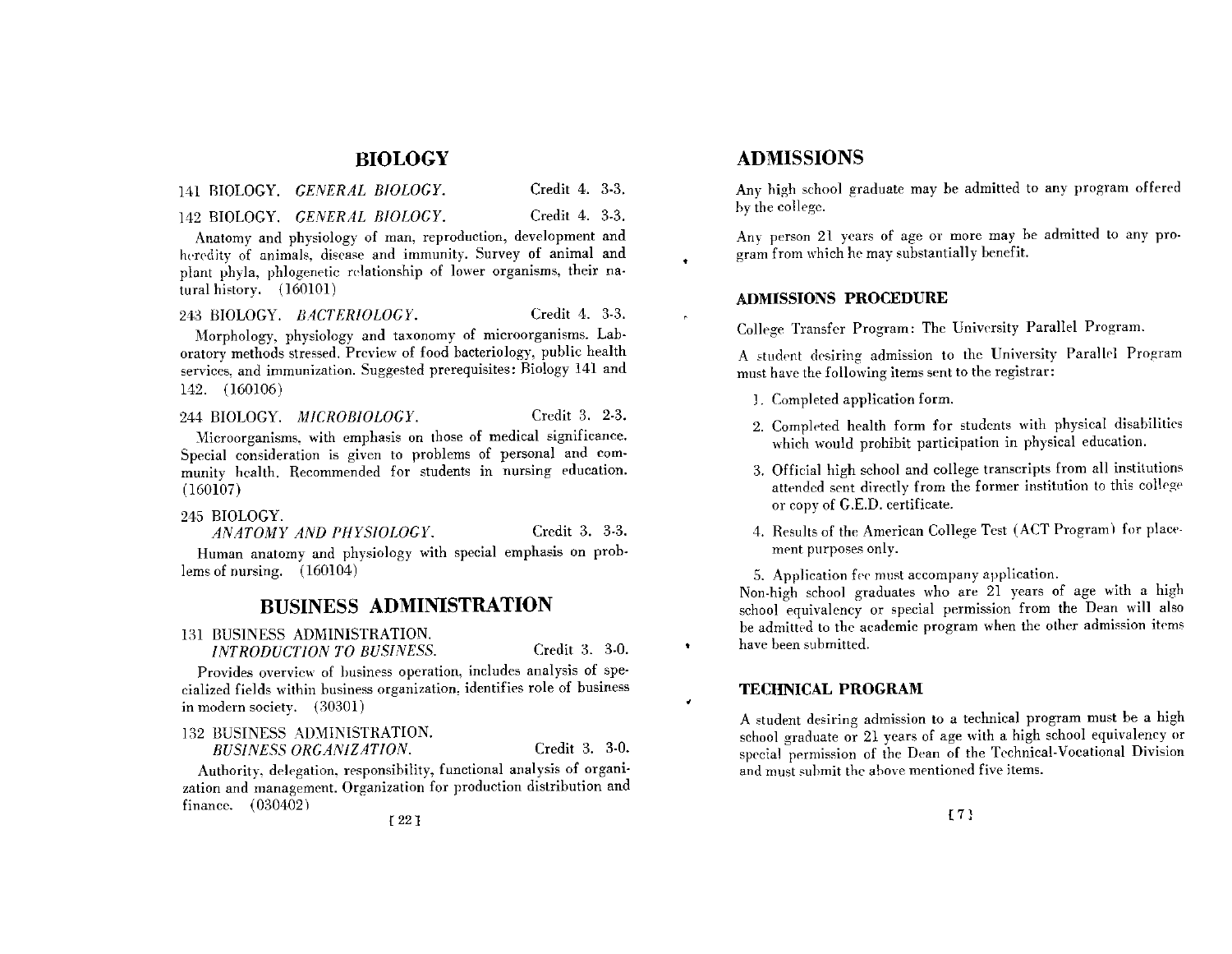#### **VOCATIONAL PROGRAM**

Students are not required to have completed high school for admission to these programs but must be  $21$  years of age and have suitable aptitudes for the particular program requested and must submit the above mentioned five items including transcripts if applicable.

#### **TRANSFER STUDENTS**

A student desiring to transfer from another institution to this college must be eligible to return to the former institution at the time of application and must submit the above mentioned five items. Students on probation at another institution will be admitted only on probation.

#### **DEVELOPMENTAL WORK**

Developmental work will be required in communications, mathematics and reading for those students who need basic instruction before entering the University Parallel Program.

## **COURSE DESCRIPTIONS**

The courses are listed in alphabetical order by major field. The numbers to the right of the course title give the semester credit hour value, the number of lecture periods, and the number of laboratory sessions in that order. The numbers to the left indicate level  $1-fr$ , 2--soph, credit hours and sequence.

*EXAMPLE:* I31 ENGLISH *COMPOSITION* Credit 3. 3.0. is a course worth three semester hours credit, meeting three times a week with no lab sessions.

## **ACCOUNTING**

# **zp**i accounting. *PRINCIPLES OF ACCOUNTING.* Credit 3. 3-0. 272 ACCOUNTING. *PRINCIPLES OF ACCOUNTING.* Credit 3. 3-0.

Analysis and recording of business transactions, use of journal and ledger, trial balance and work sheet, adjusting and closing entries, accounting statement, payroll records and payroll taxes, introduction to partnership accounting, special journals and ledgers, business papers and business procedures relating to accounting, voucher system. (030101)

## **ART**

Art courses will be announced in the Fine Arts Catalog to be published.

A,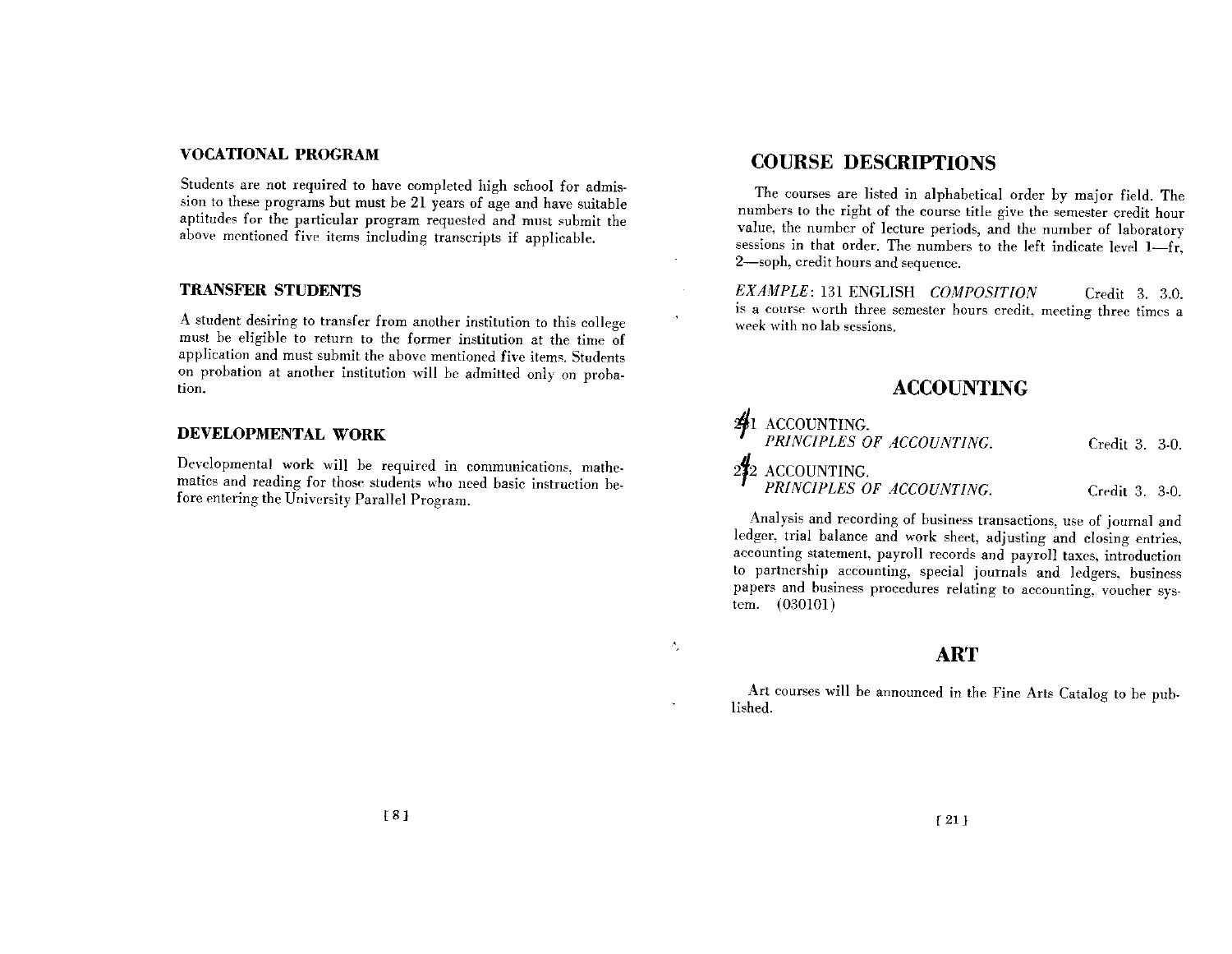#### **Sophomore Year**

| <b>First Semester</b> | Second Semester |
|-----------------------|-----------------|
| English III  3        |                 |
|                       | 16.             |

Electives available from the Core Curriculum if not included in a named degree program are:

|                      | <b>SCH</b> |
|----------------------|------------|
|                      |            |
| Foreign Language  14 |            |
|                      |            |

Additional electives include:

|                                                        |     | 5 clock hours |  |
|--------------------------------------------------------|-----|---------------|--|
| Communications                                         |     |               |  |
| Calculations                                           |     |               |  |
| Reading                                                |     |               |  |
| Speech                                                 | 3   |               |  |
| Western Civilization                                   | 6   |               |  |
| College Mathematics                                    | 6   |               |  |
| Chemistry                                              | 8   |               |  |
| Physics                                                | 8   |               |  |
| 3rd Ievel Foreign Language                             | 6   |               |  |
| Additional Foreign Language  20                        |     |               |  |
| $Psychology \dots \dots \dots \dots \dots \dots \dots$ | 6   |               |  |
| Education                                              | 3   |               |  |
| 2nd Level Biology  12                                  |     |               |  |
| Business Administration                                | 6   |               |  |
| Physical Education                                     | 4   |               |  |
|                                                        |     |               |  |
|                                                        | 116 |               |  |

## **GENERAL INFORMATION**

 $\bullet$ 

 $\Delta$ 

 $\cdot$ 

#### **CLASSES AND CLASS ATTENDANCE**

Classes meet Monday through Friday. Regular attendance is fundamental to an enriched education, therefore, excessive absences may be cause for dropping the student from a class and a failing grade recorded.

#### **ADDING AND DROPPING COURSES AND WITHDRAWALS**

Courses may be added until the last official registration day. Courses may be dropped without notation until the twelfth class day. After this day courses will be dropped with a mark of "W" until 9 weeks are completed. After 9 weeks courses will be dropped with a "WP" for passing or "WF" for failing.

Any student leaving the college after registration must secure permission from the Dean of the College and withdrawal clearance from the business office.

#### **GRADES AND GRADE POINT AVERAGE**

Mid-semester deficiency reports and end-of-term grades will be sent to students and parents of students under 21 years of age. Grade reports will be withheld if the student's admission file is incomplete or if he has any outstanding debts to the college.

A letter grading system on a 4 point scale will be used:  $A=4$ ,  $B=3$ ,  $C=2$ ,  $D=1$ ,  $F=0$ . A "W" denotes withdrawn and an "I" denotes an incomplete course. An incomplete course must be completed within one semester following the incompleted course. Arrangements must be made with the dean of instruction.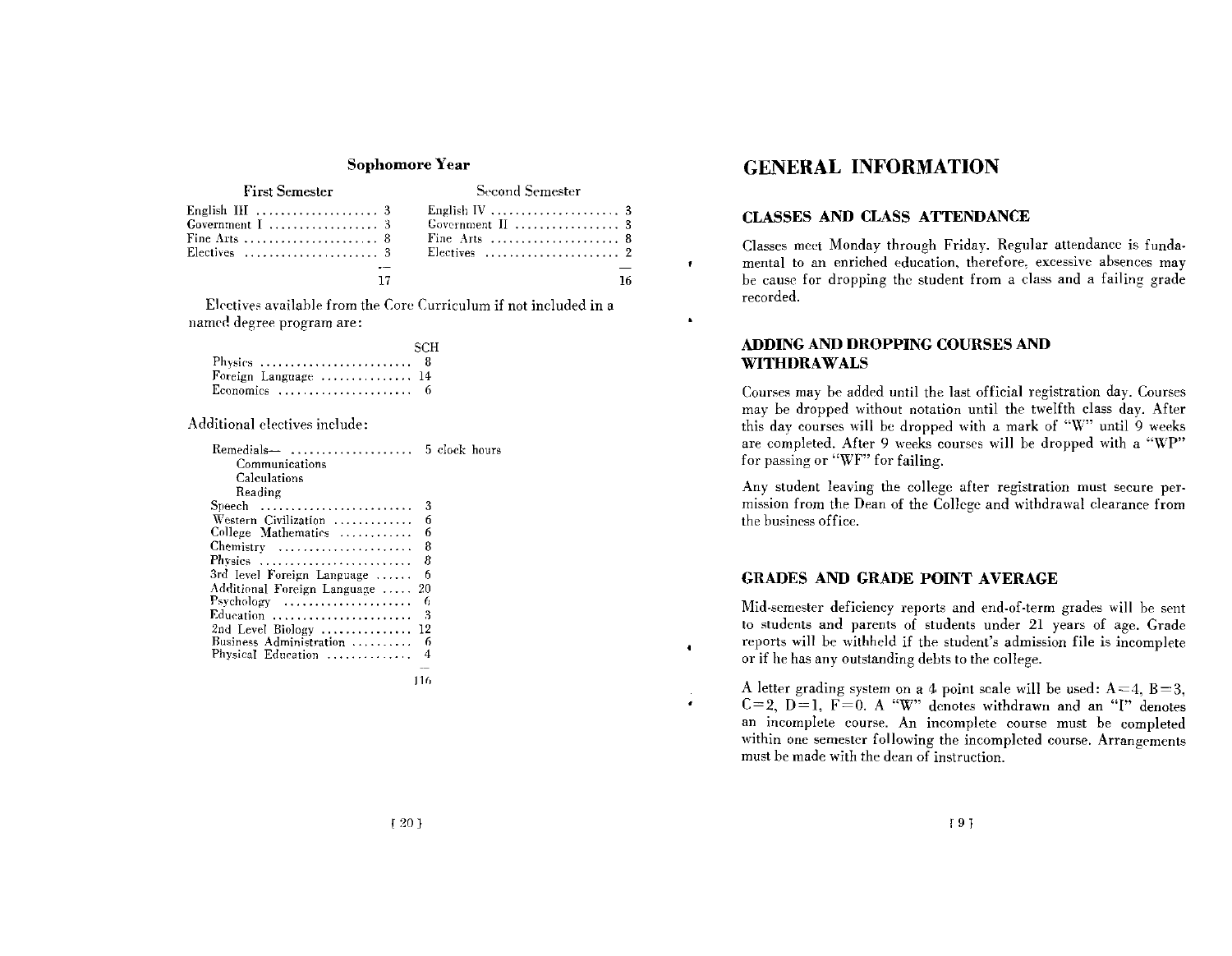#### **SCHOLASTIC PROBATION AND SUSPENSION**

For fulltime students failure of six semester credit hours results in probation for a semester's duration. If minimum grade requirements of 1.6 on all work attempted is not met the student will also be placed on probation. If minimum grade requirements of 1.6 on all work attempted are not met in a probationary semester, the student will be suspended for one semester. Failure of nine semester credit hours in any one semester also results in suspension. For part-time students the same standards as those for full-time students apply upon the accumulation of 12 semester hours.

 $\overline{a}$ 

÷

Student may petition for continuation in the event of unusual circumstances.

#### **SUMMER SCHOOL**

Two six-week summer semesters will be held with classes meeting in the mornings five days a week. Courses will be offered upon the demand of ten or more students.

#### **EVENING SCHOOL**

The college will operate an extended day program from 8 a.m. to 10 p.m. Courses will be offered upon sufficient demand. Fees are payable in advance and registration will be the same as for the regular day program.

#### **STUDENT GUIDANCE AND COUNSELING**

The guidance program involves the professional counseling staff and the entire faculty. The faculty is enlisted to provide academic counseling at the beginning of each semester. Each student will be assigned a faculty advisor.

## **ENGINEERING**

#### **Freshman Year**

| <b>First Semester</b>                          | Second Semester                                                                                                                                       |
|------------------------------------------------|-------------------------------------------------------------------------------------------------------------------------------------------------------|
| History I  3<br>Chemistry I  4<br>Electives  2 | English II $\ldots, \ldots, \ldots, \ldots, 3$<br>Chemistry II $\ldots \ldots \ldots \ldots \ldots$<br>Electives $\ldots \ldots \ldots \ldots \ldots$ |
|                                                |                                                                                                                                                       |
|                                                | 16                                                                                                                                                    |

#### **Sophomore Year**

| <b>First Semester</b>                          | Second Semester |
|------------------------------------------------|-----------------|
| English III  3<br>Physics I  4<br>Electives  4 | Mechanics I  3  |
|                                                | 16              |

## **FINE ARTS**

#### **Freshman Year**

| <b>First Semester</b> | Second Semester |
|-----------------------|-----------------|
|                       |                 |
|                       |                 |
|                       | Fine Arts  8    |
|                       |                 |
|                       |                 |
|                       |                 |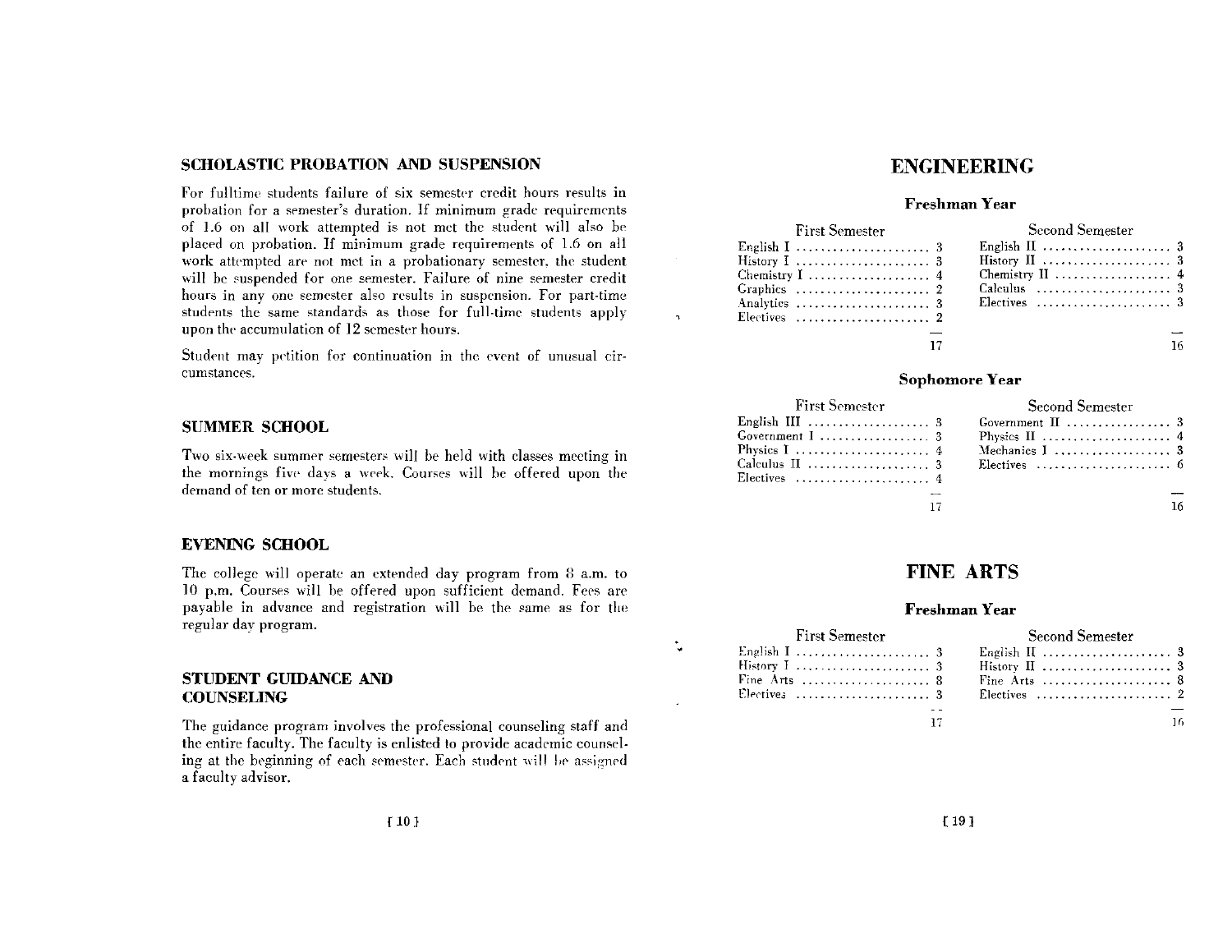## **ARTS AND SCIENCES**

#### **Freshman Year**

Second Semester

| Foreign Language I $4$                          |                                                 |  |
|-------------------------------------------------|-------------------------------------------------|--|
| College Algebra $\ldots \ldots \ldots \ldots$ 3 | College Algebra $\ldots \ldots \ldots \ldots$ 3 |  |
|                                                 |                                                 |  |
|                                                 |                                                 |  |

#### **Sophomore Year**

#### **First Semester**

 $\sim$  $\sim$ 

**First Semester** 

**First Semester** 

**Second Semester** 

 $\ddot{\phantom{0}}$ 

| English III  3<br>Government $I$ , , , , ,  3 | English IV $\ldots, \ldots, \ldots, \ldots, \ldots, 3$<br>Government II  3 |
|-----------------------------------------------|----------------------------------------------------------------------------|
|                                               | Foreign Language IV  3                                                     |
|                                               | Science $\ldots, \ldots, \ldots, \ldots, \ldots,$                          |
|                                               |                                                                            |
|                                               |                                                                            |
|                                               | - 16                                                                       |

## **BUSINESS ADMINISTRATION**

#### **Freshman Year**

| First Semester                                                             | Second Semester                             |
|----------------------------------------------------------------------------|---------------------------------------------|
| English $1, \ldots, \ldots, \ldots, \ldots, 3$<br>Business Mathematics I 3 | Business Mathematics II  3<br>$Electives$ 4 |
|                                                                            | 17                                          |

#### **Sophomore Year**

#### **Second Semester**

| Government $\text{II}$ 3<br>Economics II $\ldots \ldots \ldots \ldots$ 3<br>Accounting II $\ldots, \ldots, \ldots, 3$<br>Electives $\ldots \ldots \ldots \ldots \ldots 5$ |
|---------------------------------------------------------------------------------------------------------------------------------------------------------------------------|
|                                                                                                                                                                           |
| 17                                                                                                                                                                        |

 $[18]$ 

#### **STUDENT ACTIVITIES**

The first classes at Galveston Community College will have the opportunity to establish organizations and traditions for the future.

Intramural activities, student government, special interst clubs, news media, and honoraries are some of the areas of college life that will be planned by the students.

#### **STUDENT DRESS**

Students must be dressed in modest taste to attend classes.

#### **ADVANCED STANDING**

Advanced standing credit will be given to those students who take the advanced standing examinations offered by the college and score an A or B grade.

#### **AUDITING**

 $\mathcal{A}$ 

 $\mathbf r$ 

Students may audit a course for no credit. The same tuition will apply as for a credit course. Audit status may be changed to credit status until 12th class day.

#### **CHANGE OF ADDRESS**

The student is responsible for notifying the college of any change in his address or name. He is responsible for all official notices mailed to him at the address given by him to the college.

### **OFFICIAL TRANSCRIPTS**

Official transcripts of all work done at Galveston Community College will be maintained and issued upon the student's request by the registrar. The first transcript is issued free of charge. A \$1.00 charge will be made for each subsequent transcript.

 $[11]$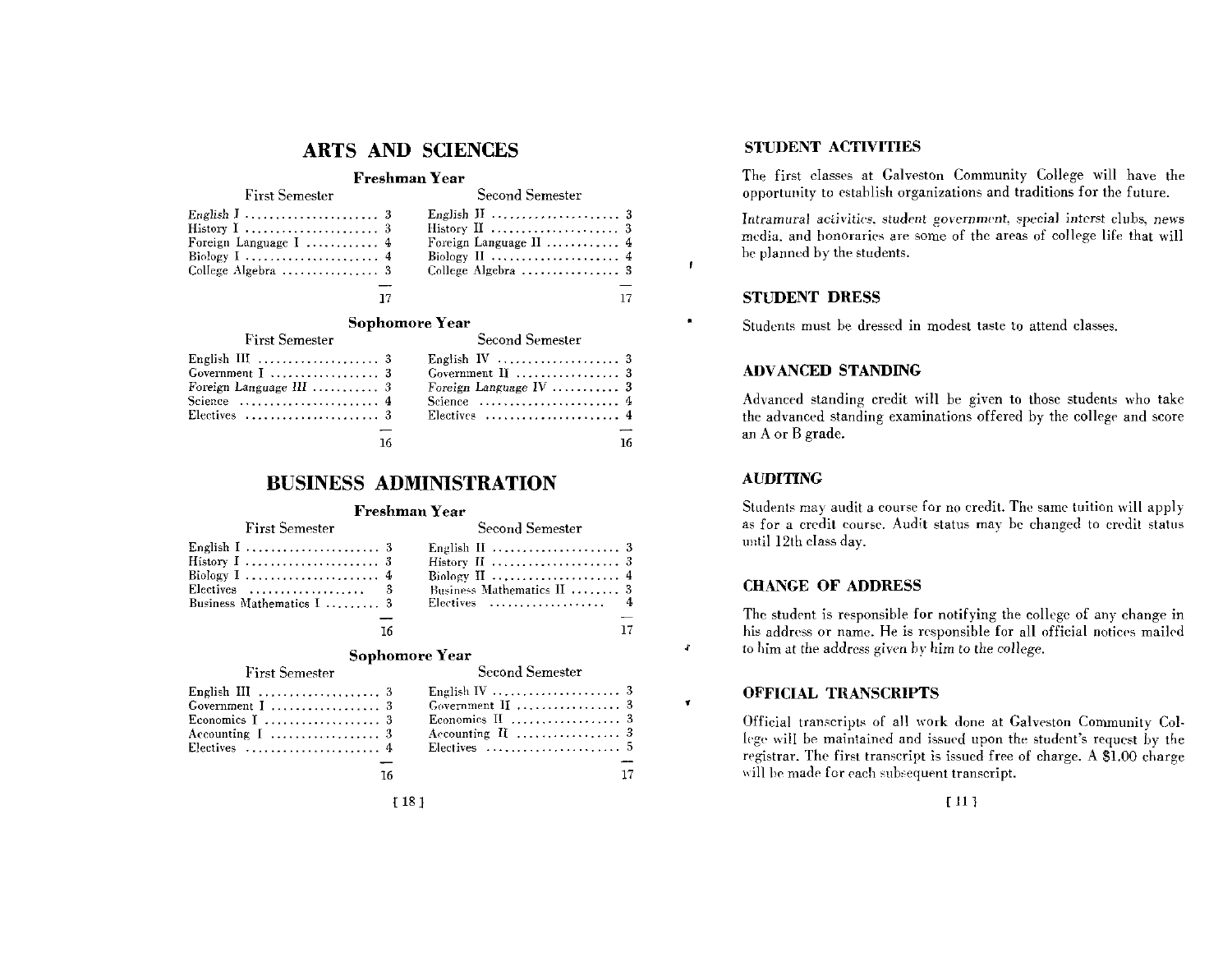#### **SCHOLARSHIPS**

Several tuition and book scholarships arc available to students with demonstrable need.

#### FINANCIAL AID

The College may loan each student who has a real need for funds as much as \$500.00 per semester, or \$1,000.00 per year. These loans are made under the Texas Opportunity Plan and are interest free as long as the student is in school. Other loan funds and work programs will be available.

#### **TUITION AND FEES**

Tuition for full-time students who are resident of Galveston Island or Port Bolivar will be \$50.00 per semester.<sup>†</sup>

Tuition for full-time students who are residents of Texas but not of Galveston Island or Port Bolivar will be \$86.00 per semester.<sup>†</sup>

Tuition for full-time students who are residents of a state other than Texas or who are not United States citizens will be \$200.00 per semester.<sup>+</sup>

The application fee is \$5.00 for residents of the district and \$10.00 for non-residents. Students who are admitted and who subsequently register for classes will have this apply towards tuition.

A laboratory fee of \$8.00 is charged for each science class and a fee of \$5.00 is charged for each language class.

Book costs average \$35.00 per semester.

Student Activities \$15.00.

#### **FINE ARTS CORE**

 $\eta$ 

л,

| English Language Proficiency               | 6   |
|--------------------------------------------|-----|
| Literature                                 | 6   |
| U.S. History                               | 6   |
| $Government \dots \dots \dots \dots \dots$ | -6  |
| Fine Arts Specialties                      | -32 |
| Electives                                  | 10  |
|                                            |     |

66 Total Semester Credit Hours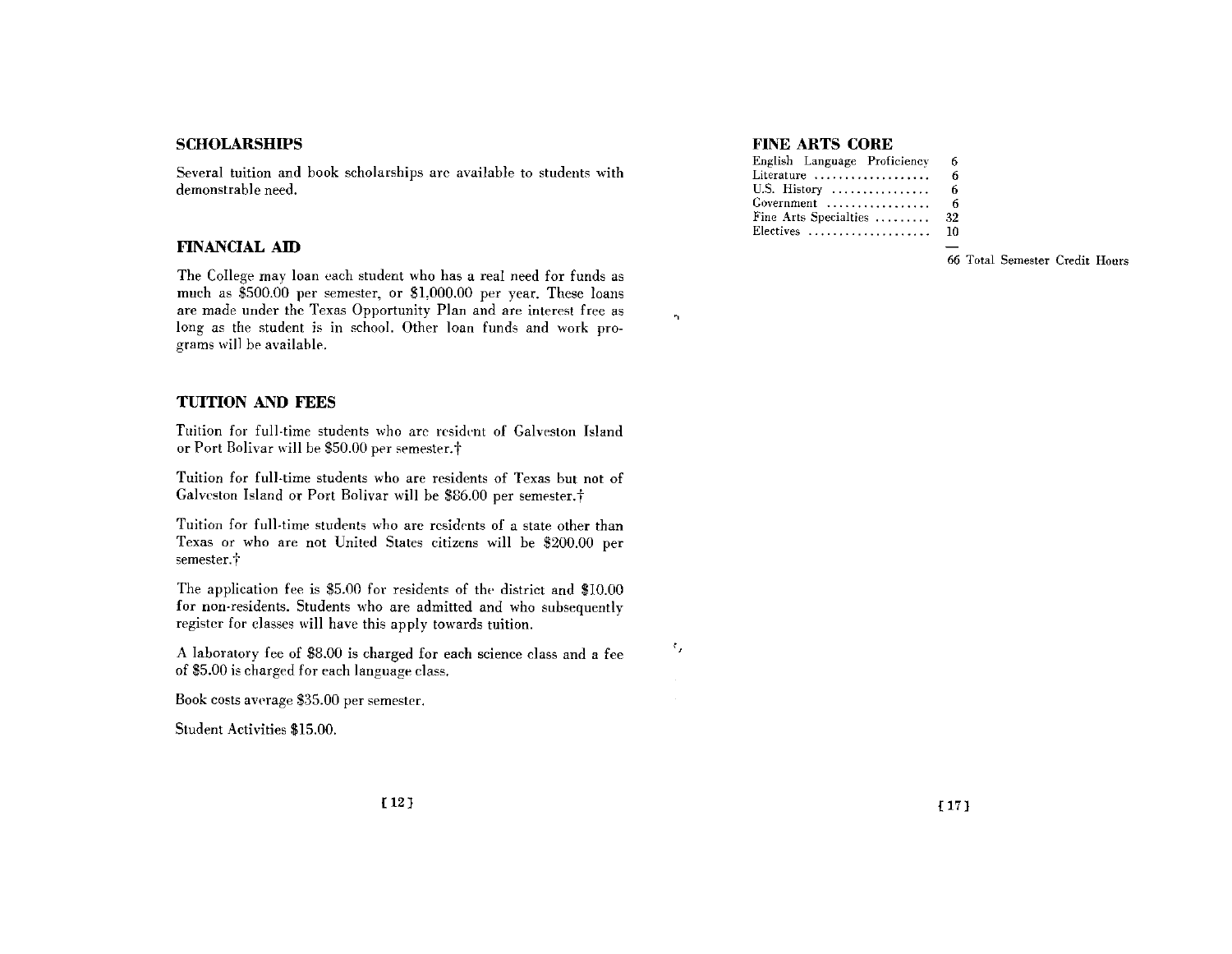## **THE UNIVERSITY PARALLEL PROGRAM**

This program consists of a basic core curriculum and an adequate selection of electives in four academic areas: Arts and Sciences. Engineering, Business Administration, and Fine Arts.

## **BASIC CORE CURRICULUM**

#### **ARTS AND SCIENCES CORE**

| English Language Proficiency 6                           |                                                              |
|----------------------------------------------------------|--------------------------------------------------------------|
| Literature $\ldots, \ldots, \ldots, \ldots, 6$           |                                                              |
|                                                          | Foreign Language 12-14 (6-8 for Associate in Science Degree) |
| U.S. History $\ldots$ , $\ldots$ , $\ldots$ , $\ldots$ 6 |                                                              |
|                                                          |                                                              |
| Natural Science (Biology)  8                             |                                                              |
|                                                          |                                                              |
| Mathematics $\ldots, \ldots, \ldots,$ 6                  |                                                              |
| Electives $6$                                            |                                                              |
|                                                          |                                                              |

66 Total Semester Credit Hours

## **ENGINEERING CORE**

| English Language Proficiency         | ŋ  |
|--------------------------------------|----|
| U.S. History                         | ń  |
| $Government \dots \dots \dots \dots$ | ñ  |
| Natural Science                      | 8  |
| Physics                              | 8  |
| Engineering Graphics                 | 2  |
| Mechanics                            | 3  |
| Mathematics                          | q  |
| Electives                            | 15 |
|                                      |    |

66 Total Semester Credit Hours

#### **BUSINESS ADMINISTRATION CORE**

| English Language Proficiency               | 6  |
|--------------------------------------------|----|
| Literature                                 | 6  |
| U.S. History                               | 6  |
| $Government \dots \dots \dots \dots$       | б  |
| Natural Science                            | 8  |
| Mathematics                                | 6  |
| $Accounting \dots \dots \dots \dots \dots$ | 6  |
| $E$ conomics                               | 6  |
| Electives                                  | 16 |
|                                            |    |

66 Total Semester Credit Hour,

#### **TUITION**

 $\mathcal{C}$ 

 $\overline{\phantom{a}}$ 

 $\mathbf{d}$ 

 $\ell$ 

| Resident* | Non-Resident** | Non-Texas*** |
|-----------|----------------|--------------|
| Tuition   | Tuition        | Tuition      |
| \$18.00   | \$24.00        | \$60.00      |
| 24.00     | 30.00          | 80.00        |
| 30.00     | 36.00          | 100.00       |
| 36.00     | 42.00          | 120.00       |
| 42.00     | 48.00          | 140.00       |
| 48.00     | 52.00          | 160.00       |
| 50.00     | 71.00          | 180.00       |
| 50.00     | 86.00          | 200.00       |
|           |                |              |

\*A legal resident of the Galveston Community College District.

\*\*A legal Resident of Texas, but not of the Galveston Community College District.

\*\*\*A legal Resident of a state other than Texas or of another nation.

~Tuition in public colleges in Texas is set by the Legislature and is subject to change by legislative enactment.

#### **FEES**

Building use fee per semester-no charge for residents of the District.

\$1.00 per semester credit hour for non-residents.

Science Lab-\$8.00

*Art Lab--S8.00*

Office Machines Lab--S5.00

Foreign Language Lab--S5.00

Graduation Fee--S15.00

Tuition will be refunded for those who withdraw after registration according *to* the *following:*

Through third class day  $-100\%$ 

Through fifth class day- $-50\%$ 

Through twelfth class day- $-10\%$ 

No refund after twelfth class day. Fees are not refundable.

{13]